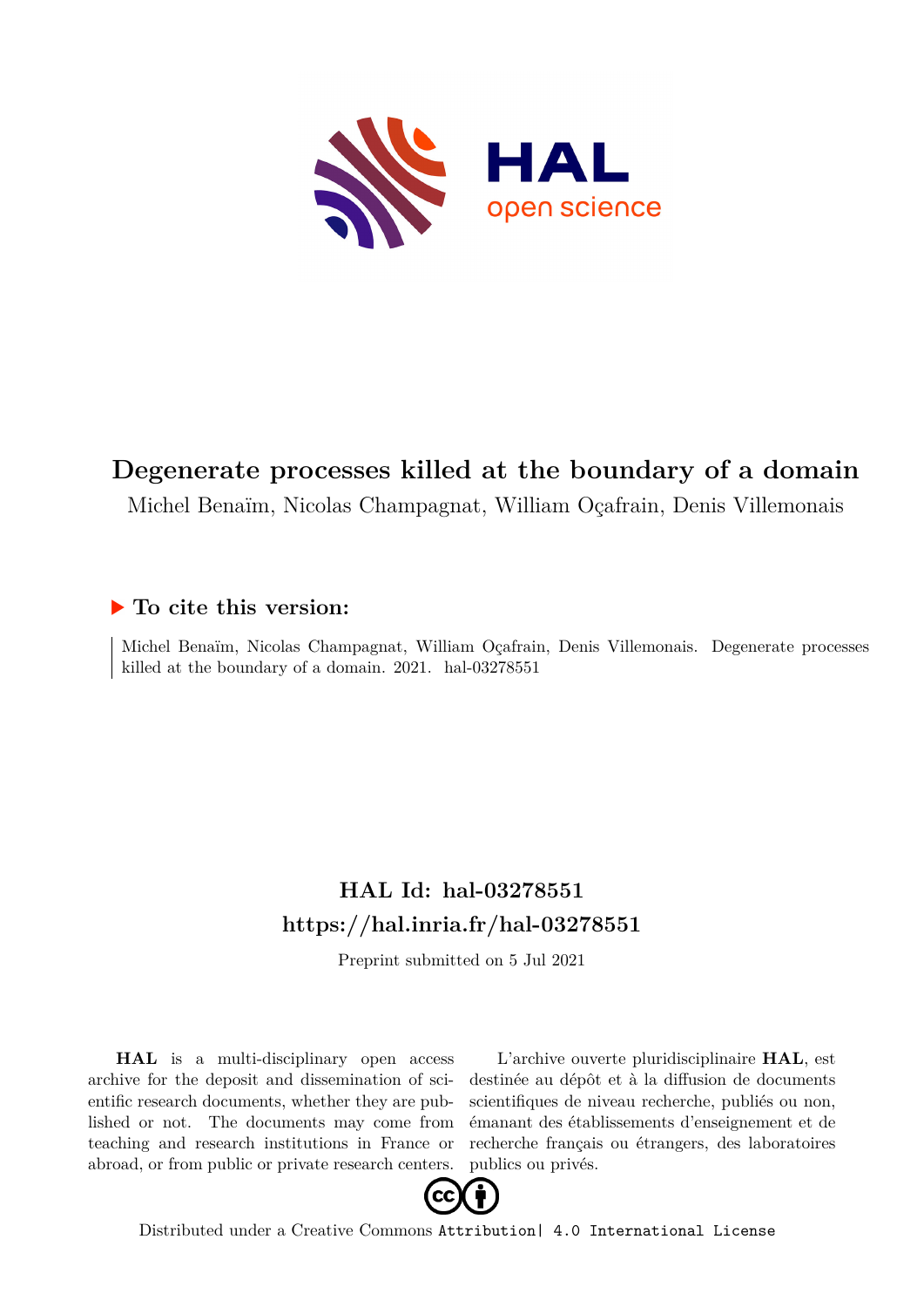# Degenerate processes killed at the boundary of a domain

Michel Benaïm<sup>1</sup>, Nicolas Champagnat<sup>2</sup>, William Oçafrain<sup>2</sup>, Denis Villemonais<sup>2</sup>

March 17, 2021

#### Abstract

We investigate certain properties of degenerate Feller processes that are killed when exiting a relatively compact set. Our main result provides general conditions ensuring that such a process possesses a (possibly non unique) quasi stationary distribution. Conditions ensuring uniqueness and exponential convergence are discussed. The results are applied to stochastic differential equations.

Keywords: Absorbed Markov processes, Quasi-Stationary distributions, Exponential mixing, Hypoellipticity, Stochastic differential equations.

2020 Mathematics Subject Classification: 60J25, 60J60, 60F, 60B10, 35H10, 37A25, 37A30, 47A35, 47A75.

### Contents

| 1 Introduction                                                      |    |
|---------------------------------------------------------------------|----|
| 2 Killed processes                                                  | 6  |
| 2.1 Green kernel and QSDs 8                                         |    |
| 2.2 Uniqueness and convergence criteria expansional state in the 11 |    |
| 3 Application to SDEs                                               | 18 |
|                                                                     |    |
|                                                                     |    |
|                                                                     |    |
|                                                                     |    |

<sup>1</sup>Institut de Mathématiques, Université de Neuchâtel, Switzerland.

<sup>2</sup>Université de Lorraine, CNRS, Inria, IECL, F-54000 Nancy, France.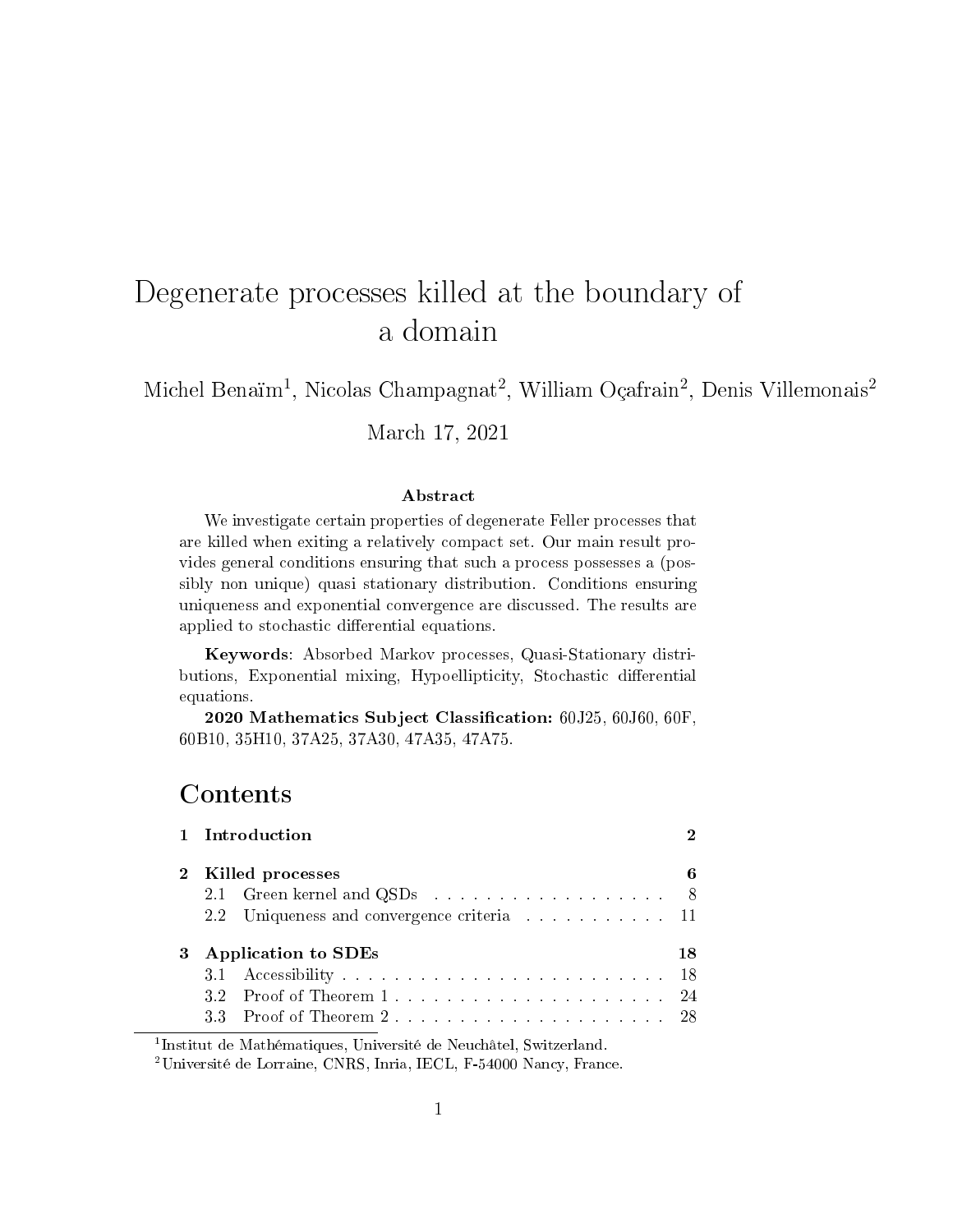### 1 Introduction

The purpose of this paper is to investigate certain properties of (possibly degenerate) Feller processes that are killed when exiting a relatively compact set.

To give the flavor of the kind of results that will be proved here, consider a stochastic differential equation on  $M = \mathbb{R}^n$ ,

$$
dX_t = S^0(X_t)dt + \sum_{j=1}^m S^j(X_t) \circ dB_t^j, \qquad (1)
$$

where  $\circ$  refers to the Stratonovich stochastic integral,  $S^0, S^j, j = 1, \ldots, m$ are smooth vector fields on  $M$  and  $B^1, \ldots, B^m$   $m$  independent Brownian motions. As usual, the law of  $(X_t)_{t>0}$  when  $X_0 = x$  is denoted  $\mathbb{P}_x$ *.* For  $x, y \in M$  and  $A \subset M$ , we write  $\langle x, y \rangle = \sum_{i=1}^{n} x_i y_i, ||x|| = \sqrt{\langle x, x \rangle}$ and  $d(x, A) = \inf_{y \in A} ||x - y||$ .

Let  $D \subset M$  be an open connected set with compact closure  $K = \overline{D}$ and boundary  $\partial D = K \ D$ . We assume that  $\partial D$  is *regular* (or, according to a usual terminology, *satisfies the exterior sphere condition*) in the following sense. For all  $p \in \partial D$ , there exists a (possibly non unique) unit vector *v* (i.e  $||v|| = 1$ ) and  $r > 0$  such that

$$
d(p+rv, K) = r.
$$

Such a *v* is called a unit outward normal vector at *p.*

**Remark 1** Let  $p \in \partial D$  and  $U \subset \mathbb{R}^n$  be an open neighborhood of p. If *∂D ∩ U* is *C* 2 *,* there is a unique unit outward normal vector at *p.* If  $D \cap U$  is convex, there is a (possibly non unique) unit outward normal vector at *p*. If  $D \subset \mathbb{R}^2$  is a nonconvex polygon and  $p \in \partial D$  is a vertex at which the interior angle is  $>\pi$ , there is no unit outward normal at *p.*

Associated to (1) is the Stroock and Varadhan deterministic control system:

$$
\dot{y}(t) = S^{0}(y(t)) + \sum_{j=1}^{m} u^{j}(t)S^{j}(y(t))
$$
\n(2)

where the control function  $u = (u^1, \ldots, u^m) : \mathbb{R}_+ \mapsto \mathbb{R}^m$ , can be chosen to be piecewise continuous. Given such a control function, we let  $y(u, x, \cdot)$  denote the maximal solution to (2) starting from x  $(i.e. y(u, x, 0) = x).$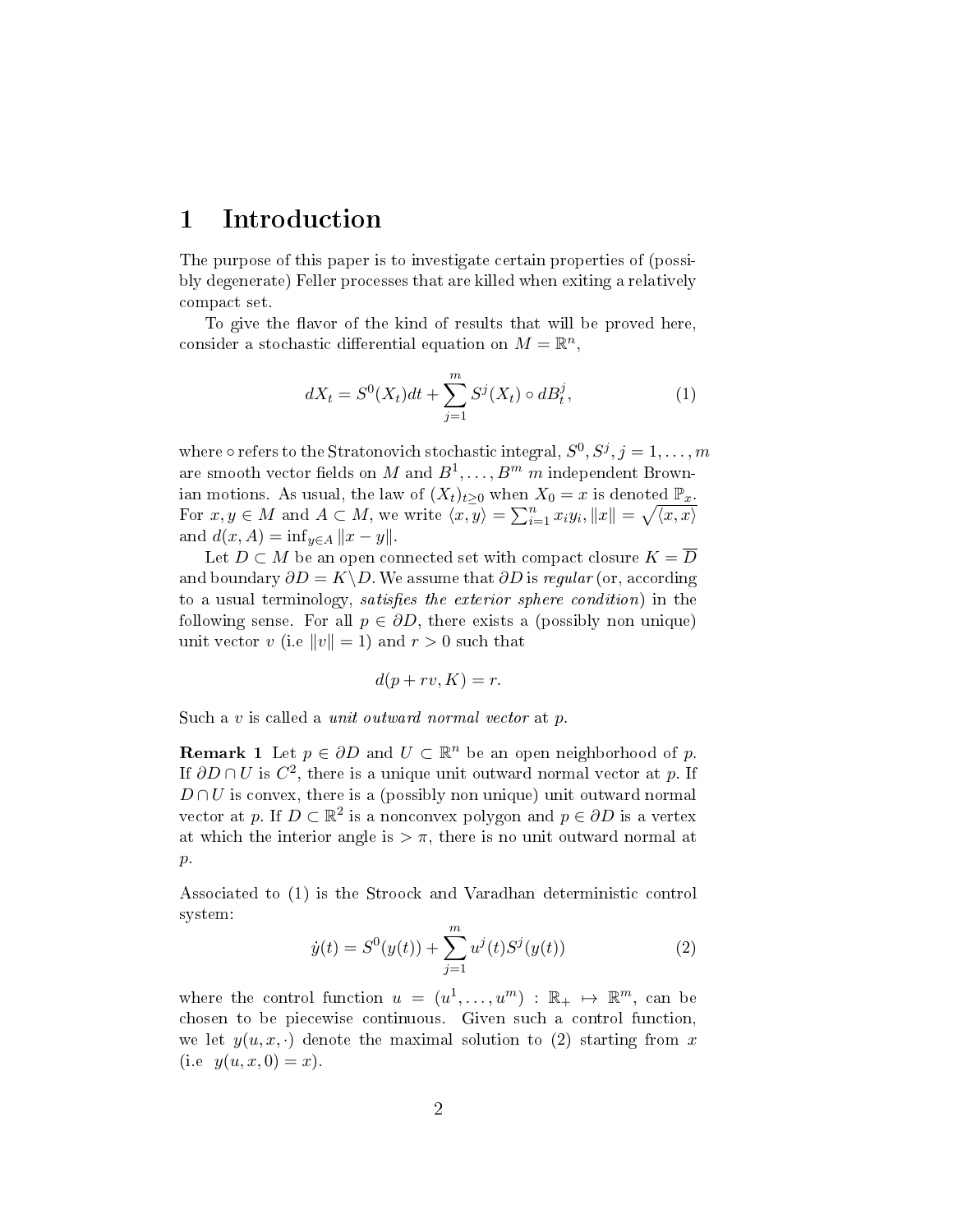Let  $x \in \mathbb{R}^n$  and  $U \subset \mathbb{R}^n$ be an open set. We say that *U* is accessible from *x* if there exists a control *u* and  $t \geq 0$  such that  $y(u, x, t) \in U$ . If in addition,  $y(u, x, s) \in D$  for all  $0 \leq s \leq t$ , (in which case  $x \in D$ and  $U \cap D \neq \emptyset$  we say that *U* is *D*-accessible from *x*. By abuse of language, we say that a point *y* is accessible (respectively *D*-accessible) from *x* provided every neighborhood *U* of *y* is accessible (respectively *D*-accessible) from *x.*

We let

$$
\tau_D^{out} = \inf\{t \ge 0 : \ X_t \in M \setminus D\}.
$$

Theorem 1 Consider the following conditions:

- (i) The outside set  $M \setminus K$  is accessible from all  $x \in K$ ;
- (ii) (Boundary conditions)
	- (a) For every  $p \in \partial D$ , there exists an outward unit normal vector *v* at *p,* such that

$$
\sum_{i=1}^{m} \langle S^i(p), v \rangle^2 \neq 0;
$$

(b) For some  $\varepsilon > 0$ , the set  $D_{\varepsilon} = \{x \in D : d(x, \partial D) > \varepsilon\}$  is *D*-accessible from all  $x \in D \setminus D_{\varepsilon}$ .

Then, under condition (*i*),  $\mathbb{P}_x(\tau_D^{out} < \infty)$  for all  $x \in D$  and under conditions  $(i)$ ,  $(ii)$ , there exists a probability measure  $\mu$  on  $D$  such that

$$
\mathbb{P}_{\mu}(X_t \in \cdot | \tau_D^{out} > t) = \mu(\cdot). \tag{3}
$$

A probability measure  $\mu$  satisfying (3) is called a *Quasi-Stationary* Distribution (QSD) [16].

**Remark 2** Simple criteria ensuring conditions (*i*) and  $(ii) - (b)$  in Theorem 1 will be discussed in Section 3 (Propositions 14 and 16). In particular, Proposition 16 has the following useful consequence:

If  $\partial D$  is  $C^2$ , then condition  $(ii) - (a)$  implies condition  $(ii) - (b)$ .

If the SDE (1) enjoys certain hypoellipticity properties, more can be said. Given a family *S* of smooth vector fields on *M* and  $k \in \mathbb{N}$ , we let  $[\mathcal{S}]_k$  denote the set of vector fields recursively defined by  $[\mathcal{S}]_0 = \mathcal{S}$ , and

$$
[\mathcal{S}]_{k+1} = [\mathcal{S}]_k \cup \{[Y, Z] : Y, Z \in [\mathcal{S}]_k\}
$$

where  $[Y, Z]$  stands for the Lie bracket of *Y* and *Z*. Set  $[S] = \bigcup_k [S]_k$ and  $[\mathcal{S}](x) = \{Y(x) : Y \in [\mathcal{S}]\}.$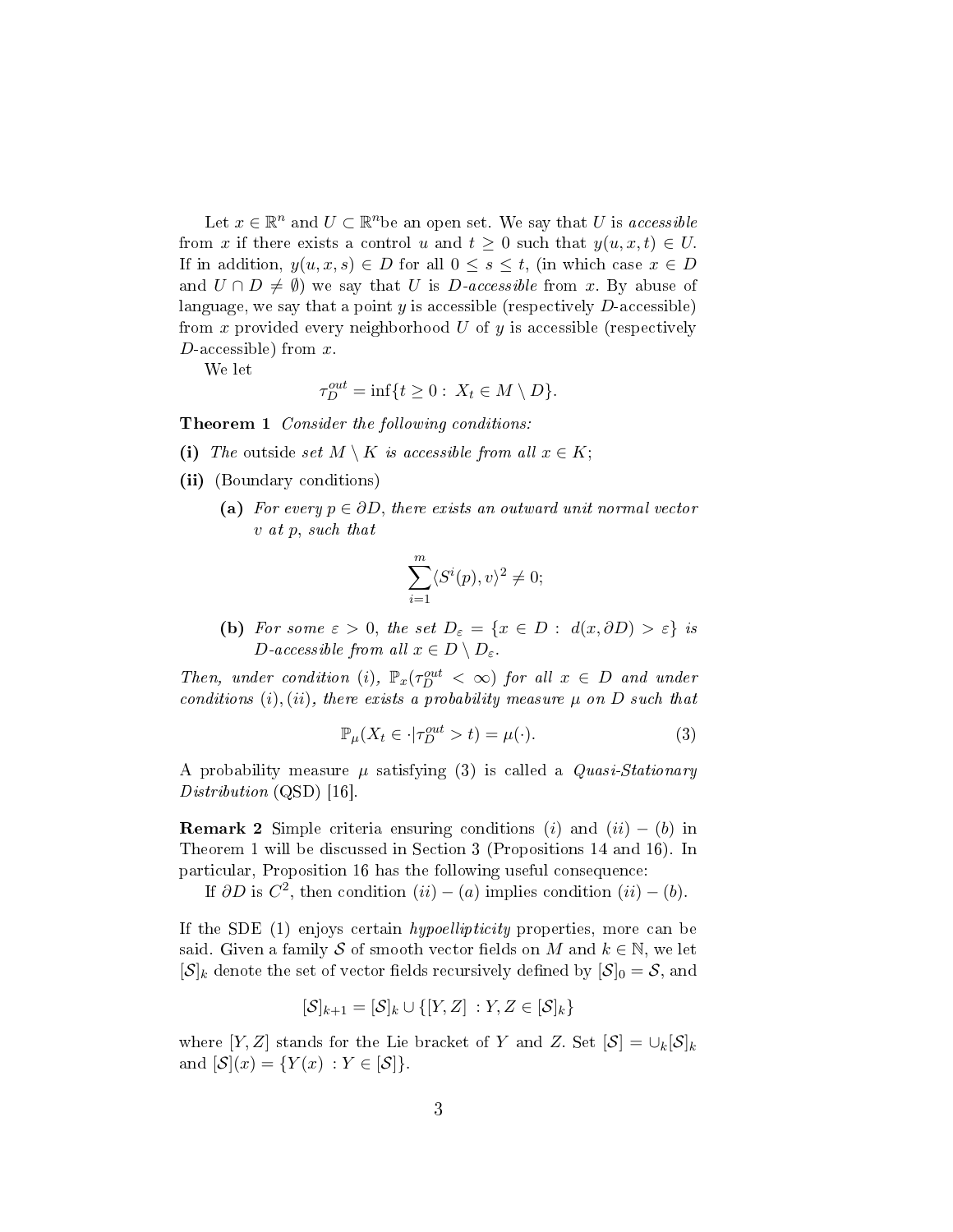We shall say here that point  $x^* \in M$  satisfies the weak Hörmander condition (respectively the *Hörmander condition*, respectively the *strong* Hörmander condition) if  $[\{S^0, \ldots, S^m\}](x^*)$  (respectively

$$
\{S^1(x^*),\ldots,S^m(x^*)\} \cup \{[Y,Z](x^*) : Y, Z \in [\{S^0,\ldots,S^m\}]\},\
$$

respectively

$$
[\{S^1,\ldots,S^m\}](x^*)
$$

spans  $\mathbb{R}^n$ .

Theorem 2 Assume that:

(i) Conditions  $(i)$ ,  $(ii) - (a)$  of Theorem 1 hold;

- (ii) The weak Hörmander condition is satisfied at every point  $x \in K$ ;
- (iii) Every  $y \in D$  is D-accessible from every  $x \in D$ .

Then the  $QSD \mu$  is unique. Its topological support equals  $K$  and it has a smooth density with respect to the Lebesgue measure.

Suppose furthermore that there exists a point  $x^* \in D$  at which the weak Hörmander condition is strengthened to the Hörmander condition. Then there exist  $\alpha > 0$ ,  $C \in (0, +\infty)$  and a continuous function h:  $D \mapsto ]0, \infty[$  with  $h(x) \to 0$ , as  $x \to \partial D$ , satisfying  $\mu(h) = 1$ , such that for all  $\rho \in \mathcal{M}_1(D)$  (the set of probability measures over *D*),

$$
\|\mathbb{P}_{\rho}(X_t \in \cdot | \tau_D^{out} > t) - \mu(\cdot)\|_{TV} \le \frac{C}{\rho(h)} e^{-\alpha t}
$$

where  $\|\cdot\|_{TV}$  stands for the total variation distance.

**Corollary 3** Assume that the condition  $(ii) - (a)$  of Theorem 1 holds, and that the strong Hörmander condition is satisfied at every point  $x \in K$ . Then, the conclusions of Theorem 2 holds and the density of  $\mu$ is positive on *D.*

**Proof:** Let, for  $\varepsilon \geq 0$ ,  $y^{\varepsilon}(x, u, \cdot)$  be defined like  $y(x, u, \cdot)$  when  $S^0$ is replaced by  $\varepsilon S^0$ . By Chow's theorem [5] (see also [18]), the strong Hörmander condition implies that for all  $x, y \in D$  there exists a control *u* piecewise continuous with  $u^{i}(s) \in \{-1,0,1\}$  and  $t \geq 0$  such that  $y^0(x, u, s) \in D$  for all  $0 \le s \le t$  and  $y^0(x, u, t) = y$ . By continuity (or a simple application of Gronwall's lemma),  $y^{\varepsilon}(x, u, \cdot) \to y^0(x, u, \cdot)$ uniformly on [0, t] as  $\varepsilon \to 0$ . Let  $u^{\varepsilon}(s) = \frac{u(\frac{s}{\varepsilon})}{\varepsilon}$  $\frac{z}{\varepsilon}$ . Then  $y^{\varepsilon}(x, u, s)$  =  $y(x, u^{\varepsilon}, \varepsilon s)$ . This proves that *y* is *D*-accessible from *x*. Because the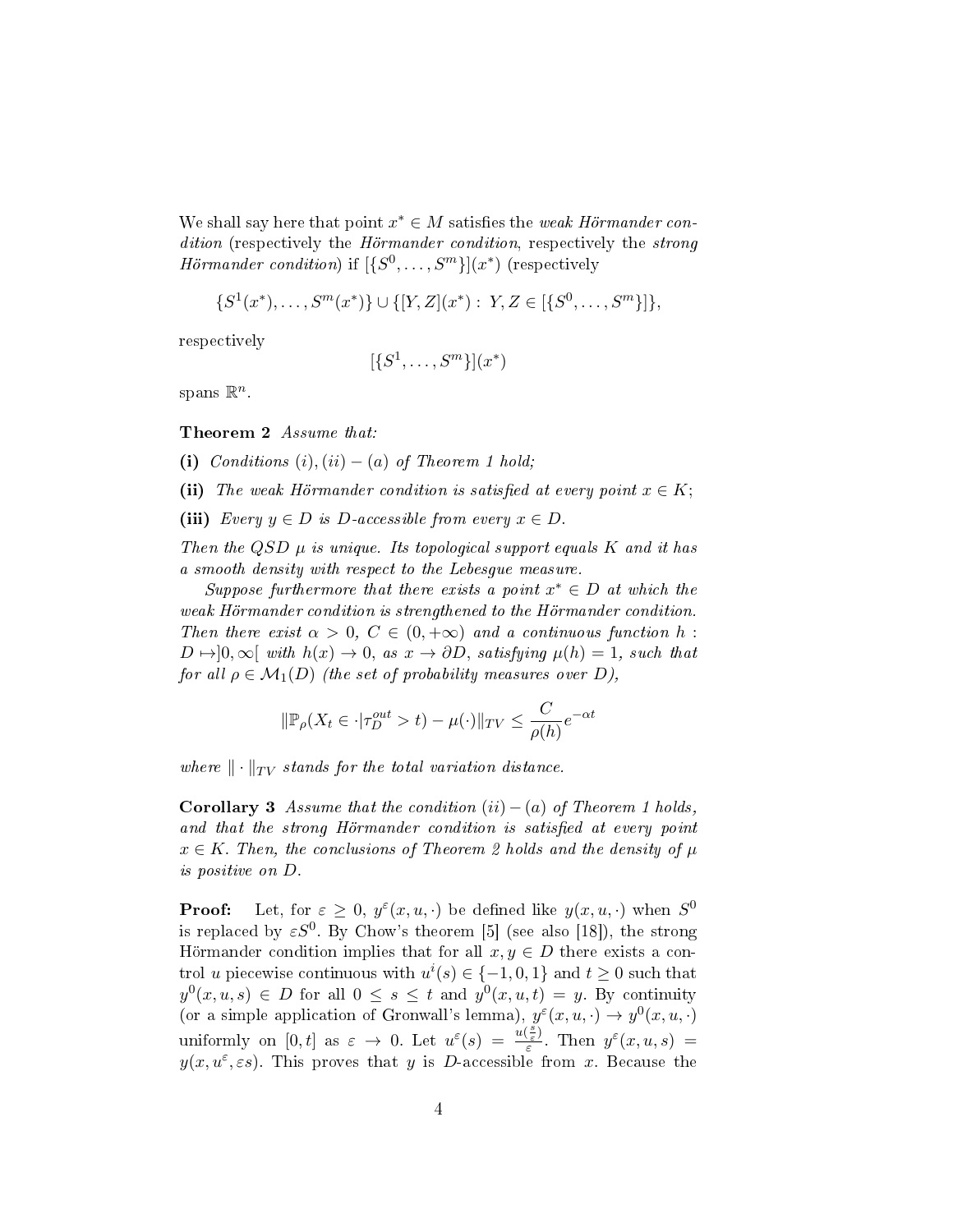strong Hörmander condition also holds in a neighborhood of *K,* the same proof also shows that for *y* in a neighborhood of *K* and  $x \in K$ , *y* is accessible from *x.* The conditions, hence the conclusions, of Theorem 1 are then satisfied. Positivity of  $\frac{d\mu}{dx}$  is proved in Lemma 22.  $\Box$ 

Remark 3 The results above extend easily to the situation where *M* is a *n*-dimensional manifold, provided *∂D* is a *C* 2 sub-manifold.

Remark 4 The recent paper [9] considers QSDs and their properties under the assumption that the underlying process is strong-Feller. Quasi-stationarity for degenerate strong-Feller diffusion processes have also been the focus of interest in the recent literature ([9, 15, 20]). Observe that none of the conditions of Theorem 1, neither the weak Hörmander condition assumed in Theorem 2 imply that the SDE (1) is strong Feller. However, we will see that our assumptions imply that the SDE is Feller.

**Example 1** Suppose *M* is the cylinder,  $M = \mathbb{R}/\mathbb{Z} \times \mathbb{R}$ . Let  $m = 1$ ,

$$
S^{0}(x, y) = \partial_{x} \text{ and } S^{1}(x, y) = \partial_{y}.
$$

Let  $D = \mathbb{R}/\mathbb{Z} \times ]0,1[$ . Here the conditions of Theorem 2, are easily seen to be satisfied. However, the process is not strong Feller (the dynamics in the *x*-variable being deterministic). It is not hard to check that the unique QSD is the measure

$$
\mu(dxdy) = 2\frac{\sin(\pi y)}{\pi} \mathbf{1}_D(x,y)dxdy.
$$
\n(4)

Example 2 (Example 1, continued) Let *M* and *D* be like in Example 1,  $m = 1$ ,

$$
S^{0}(x, y) = a(y)\partial_{x}
$$
 and  $S^{1}(x, y) = \partial_{y}$ ,

where *a* is a smooth function  $\geq 1$ . Like in example 1, the unique QSD  $\mu$  is given by (4). Suppose that  $a'(y^*) \neq 0$  for some  $0 < y^* < 1$ . Then the Hörmander condition holds at  $(x, y^*)$ , so that by Theorem 2,  $(\mathbb{P}_x(X_t \in \cdot | \tau_D^{out} > t))_{t \geq 0}$  converges at an exponential rate to  $\mu$ .

Remark 5 In absence of condition (*iii*) in Theorem 2, there is no guarantee that the QSD is unique. Still every QSD has a smooth density (see Lemma 22).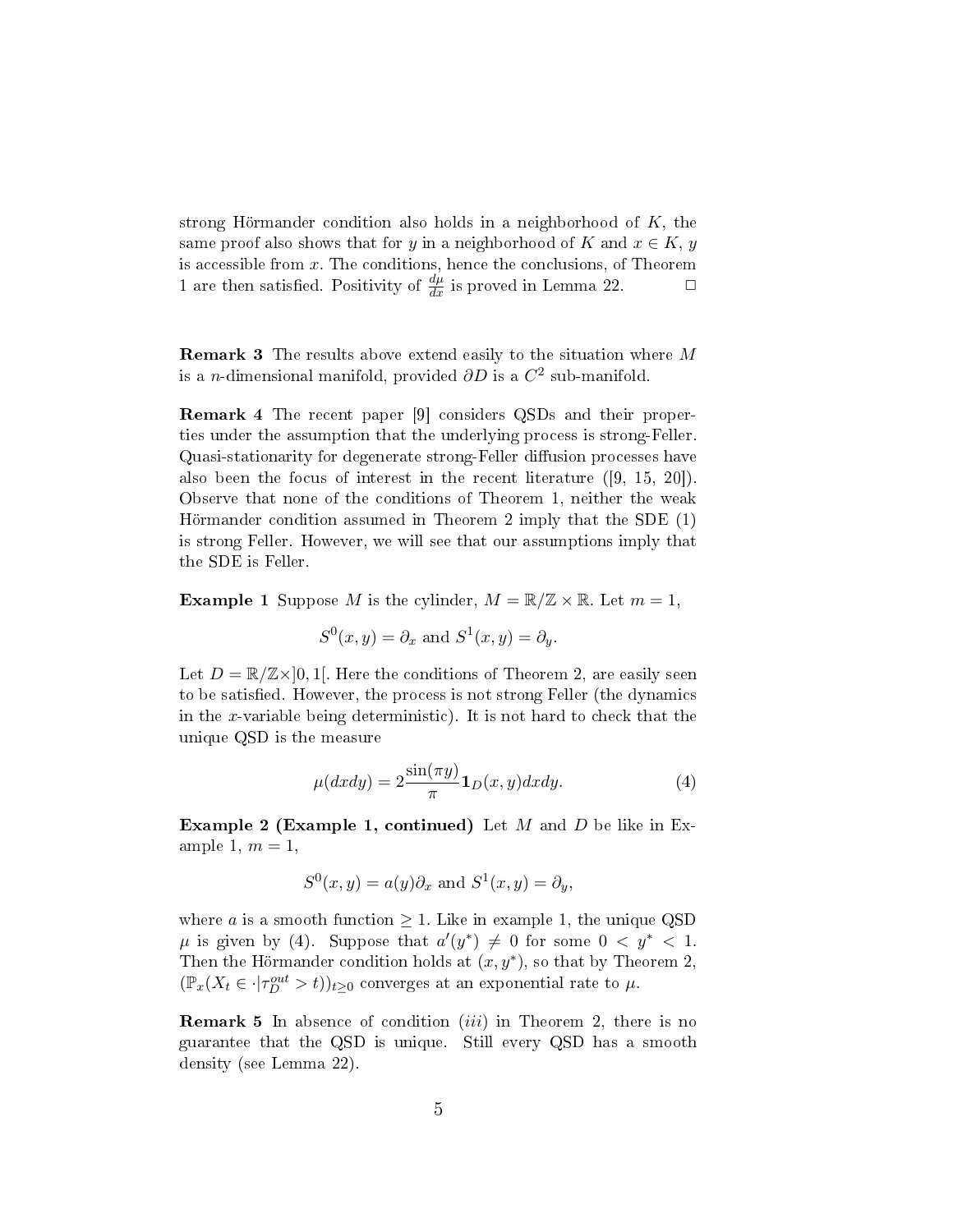**Example 3** Let  $M = \mathbb{R}$  and  $D = ]0, 5[$ . We consider smooth functions  $\varphi$ <sup>1</sup>,  $\varphi$ <sup>2</sup>,  $\psi$ <sup>1</sup>,  $\psi$ <sup>2</sup> : *D*  $\rightarrow$  [0, 1] such that  $\psi$ <sup>1</sup> +  $\psi$ <sup>2</sup> = 1 and

$$
\begin{cases} \varphi^1_{|]0,1]} \equiv 1, \ \varphi^1_{|[1,2]} \leq 1, \ \varphi^1_{|[2,5[} \equiv 0, \\ \varphi^2_{|]0,3]} \equiv 0, \ \varphi^2_{|[3,4]} \leq 1, \ \varphi^2_{|[4,5[} \equiv 1, \\ \psi^1_{|]0,2]} \equiv 1, \ 0 < \psi^1_{|]2,3[} \leq 1, \ \psi^1_{|[3,5[} \equiv 0, \\ \psi^2_{|]0,2]} \equiv 0, \ 0 < \psi^2_{|]2,3[} \leq 1, \ \psi^2_{|[3,5[} \equiv 1. \end{cases}
$$

For all  $\alpha > 0$ , we consider the absorbed diffusion process  $X^{\alpha}$  evolving according to the Itô SDE

$$
dX_t^{\alpha} = (\varphi^1(X_t^{\alpha}) + \sqrt{\alpha} \varphi^2(X_t^{\alpha})) dB_t + (\psi^1(X_t) + \alpha \psi^2(X_t)) dt.
$$

and absorbed when it reaches  $\partial D = \{0, 5\}$ . While  $X^{\alpha}$  satisfies the conditions (i) and (ii) of Theorem 2, it does not satisfy condition (iii) and it admits either one or two QSDs, depending on the value of *α*. Indeed, as shown in [3], there exists  $\alpha_c > 0$  such that

- for all  $\alpha \in ]0, \alpha_c]$ ,  $X^{\alpha}$  admits a unique QSD supported by [3, 5],
- for all  $\alpha \in ]\alpha_c, +\infty[$ ,  $X^{\alpha}$  admits exactly two QSDs, supported respectively by  $[3, 5]$  and  $[0, 5]$ .

**Outline** The rest of the paper is organized as follows. Section 2 sets up the notation and proves the main results: a general existence result (Theorem 7), a uniqueness criterion (Theorem 10) and a convergence theorem (Theorem 12). These results are used in Section 3 to prove the Theorems 1 and 2 stated in the introduction.

### 2 Killed processes

Throughout, we let *M* denote a separable and locally compact metric space, and  $D \subset M$  a nonempty set with compact closure  $K = D$ , such that *D* is relatively open in *K*. That is  $D = \mathcal{O} \cap K$  for some open set *O ⊂ M.*

We let  $(P_t)_{t>0}$  denote a Markov Feller semi-group on M. By this, we mean (as usual) that  $(P_t)_{t>0}$  is a semi-group of Markov operators on  $C_0(M)$  (the space of continuous functions on M vanishing at infinity) and that  $P_t f(x) \to f(x)$  as  $t \to 0$  for all  $f \in C_0(M)$ . Observe that since we are interested by the behavior of the process killed outside *K*, the behavior of  $(P_t)_{t\geq0}$  at infinity is irrelevant (and the reader can think of *M* as compact without loss of generality).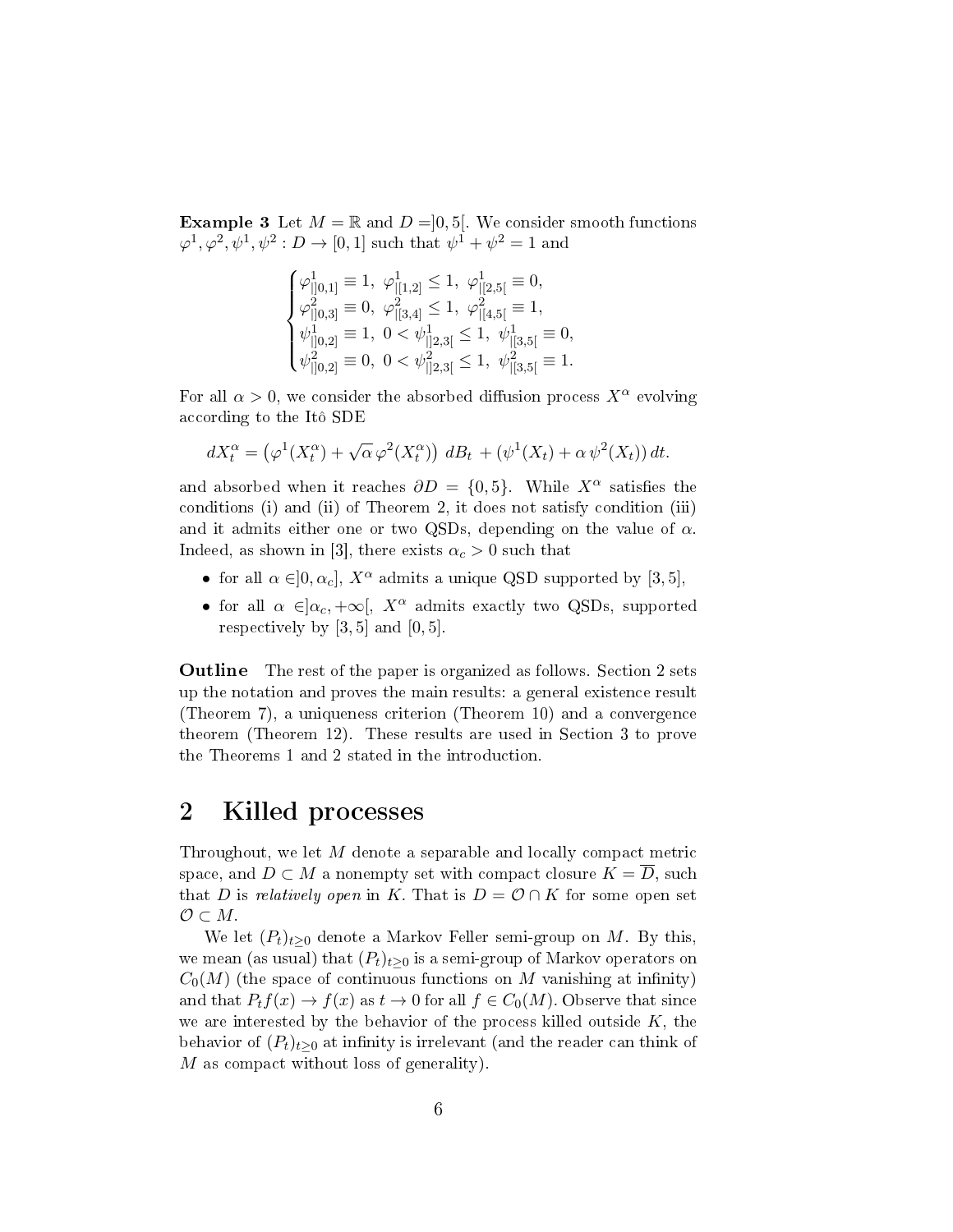By classical results (see e.g Le Gall [14], Theorem 6.15), there exist a filtered space  $(\Omega, \mathcal{F}, (\mathcal{F}_t))$  with  $(\mathcal{F}_t)$  right continuous and complete, a family of probabilities  $(\mathbb{P}_x)_{x \in M}$  on  $(\Omega, \mathcal{F})$  and a continuous time adapted process  $(X_t)$  on  $(\Omega, \mathcal{F}, (\mathcal{F}_t))$  taking values in M, such that:

- (i)  $(X_t)$  has cad-lag paths.
- (ii)  $\mathbb{P}_x(X_0 = x) = 1$  and,
- (iii)  $(X_t)$  is a Markov process with semigroup  $(P_t)$ , meaning that

$$
\mathbb{E}_x(f(X_{t+s})|\mathcal{F}_t) = P_s f(X_t)
$$

for all  $t, s \geq 0$  and  $f$  measurable bounded (or  $\geq 0$ ).

For any Borel set  $A \subset M$  we let  $\tau_A = \inf\{t \geq 0 : X_t \in A\}$  and  $\tau_A^{out} = \tau_{M \setminus A}$ . The assumptions on  $(\mathcal{F}_t)$  (right continuous and complete) imply that  $\tau_A$  and  $\tau_A^{out}$  are stopping times with respect to  $(\mathcal{F}_t)$  (see e.g Bass [1]).

**Remark 6** For  $X_0 = x \in D$ ,  $\tau_D^{out} \leq \tau_K^{out}$  but it is not true in general that  $\tau_D^{out} = \tau_K^{out}$ . Consider for example the ode on  $\mathbb{R}^2$  given by

$$
\begin{cases} \dot{x} = 1\\ \dot{y} = 0 \end{cases}
$$

Let

$$
D = \{(x, y) \in \mathbb{R}^2 - 1 < x < 1, -1 < y < x^2\}.
$$

For  $-1 < x < 0$  and  $y = 0$  the trajectory  $(x(t), y(t)) = (x + t, 0)$ starting at  $(x, 0)$  leaves *D* at time  $-x$  and *K* at time  $-x+1$ .

An open set  $U \subset M$  is said *accessible* from  $x \in M$  if there exists  $t \geq 0$ such that  $P_t(x, U) = P_t \mathbf{1}_U(x) > 0$ . A point *y* is said *accessible* from  $x \in M$  if every open neighborhood *U* of *y* is accessible from *x*.

We shall assume throughout the following standing assumption.

**Hypothesis 1** For all  $x \in K$ ,  $M \setminus K$  is accessible from  $x$ .

Proposition 4 There exist positive constants *C,*Λ such that

$$
\mathbb{P}_x(\tau_K^{out} > t) \le Ce^{-\Lambda t}
$$

 $for \ all \ x \in K.$  In particular  $\tau_K^{out} < \infty$ , and hence  $\tau_D^{out} < \infty$ ,  $\mathbb{P}_x$  almost surely for all  $x \in K$ .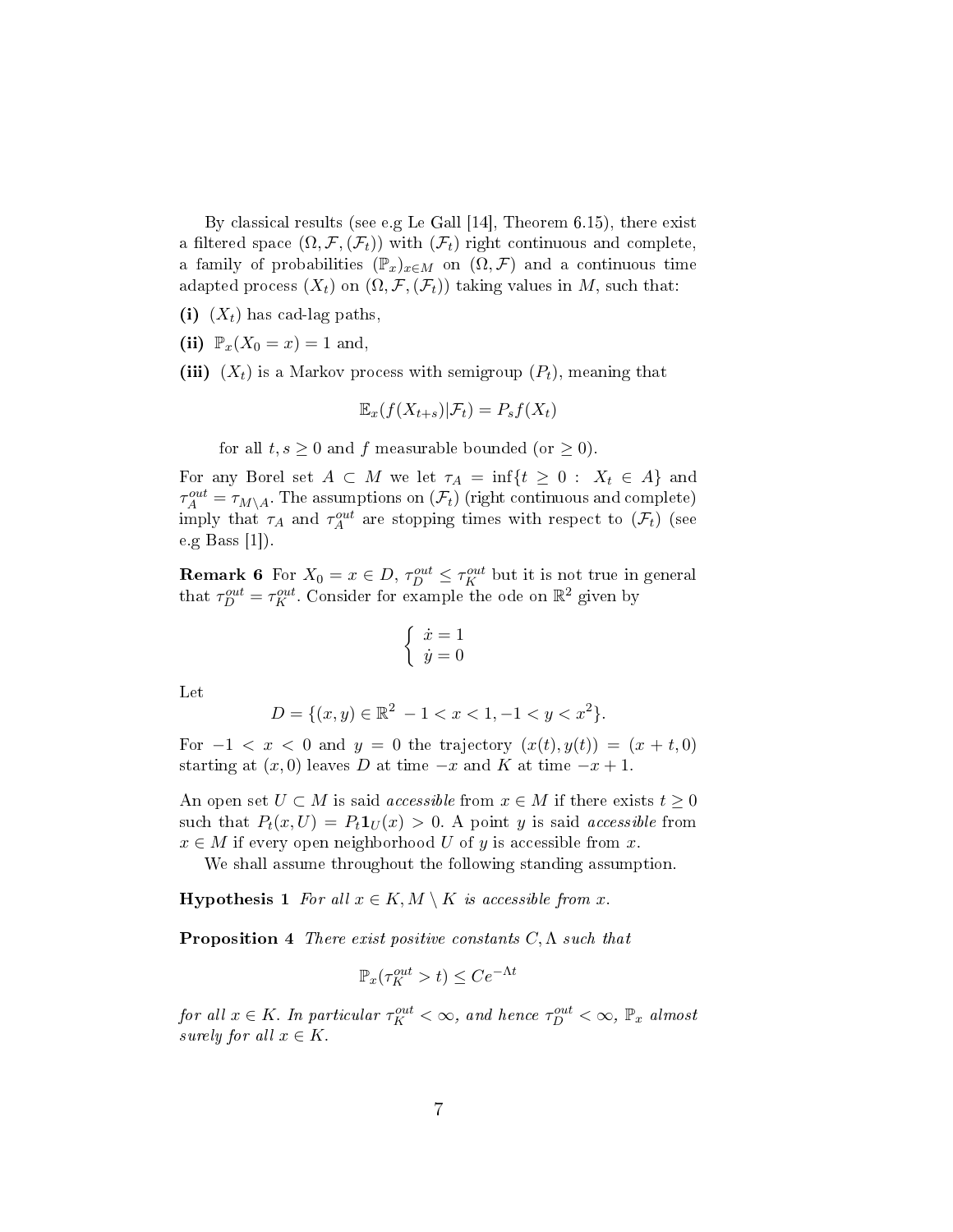**Proof:** By Feller continuity and Portmanteau theorem, for all  $t \geq 0$ , the set  $O_t = \{x \in M : P_t(x, U) > 0\}$  is open (possibly empty). By assumption, the family  $\{O_t: t \in \mathbb{R}^+\}$  covers *K*, so that, by compactness, there exist  $t_1, \ldots, t_n$  such that  $K \subset \bigcup_{i=1}^n O_{t_i}$ . In particular, for some  $\delta > 0$  and  $t = \max\{t_1, \ldots, t_n\} \mathbb{P}_x(\tau_U > t) \leq (1 - \delta)$  for all  $x \in K$ . Thus, by the Markov property,  $\mathbb{P}_x(\tau_U > kt) \leq (1 - \delta)^k$ . This proves the result.  $\Box$ 

#### 2.1 Green kernel and QSDs

Let  $B(D)$  denote the set of bounded measurable functions  $f: D \mapsto \mathbb{R}$ . For all  $f \in B(D)$ ,  $x \in D$  and  $t \geq 0$  set

$$
P_t^D f(x) = \mathbb{E}_x(f(X_t) \mathbf{1}_{\tau_D^{out} > t}).
$$

By Proposition 4,  $(P_t^D)_{t\geq 0}$  is a well defined sub-Markovian semigroup on  $B(D)$ . The semigroup property is a consequence of the Markov property and the fact that  $\tau_D^{out}$  is a stopping time.

The Green kernel *G<sup>D</sup>* is the bounded (by Proposition 4) operator defined on  $B(D)$  by

$$
G^D f(x) = \int_0^\infty P_t^D f(x) dt = \mathbb{E}_x \left( \int_0^{\tau_D^{out}} f(X_t) dt \right).
$$

For all  $x \in D$  and  $A \subset M$ , a Borel set, we let

$$
G^D(x, A) = G^D \mathbf{1}_{A \cap D}(x).
$$

#### Quasi-stationary Distributions

A *Quasi-stationary Distribution* (QSD) for  $(P_t^D)$  is a probability measure  $\mu$  on  $D$  such that

$$
\mu P_t^D = e^{-\lambda t} \mu \tag{5}
$$

for some  $\lambda > 0$ . For further reference we call  $\lambda$  the *absorption rate* (or simply the rate) of  $\mu$ . Equivalently,

$$
\frac{\mu P_t^D(\cdot)}{\mu P_t^D \mathbf{1}_D} = \mathbb{P}_{\mu}(X_t \in \cdot \mid \tau_D^{out} > t) = \mu(\cdot).
$$

**Lemma 5** Equation (5) holds if and only if  $\mu G^D = \frac{1}{\lambda}$  $\frac{1}{\lambda}\mu$ .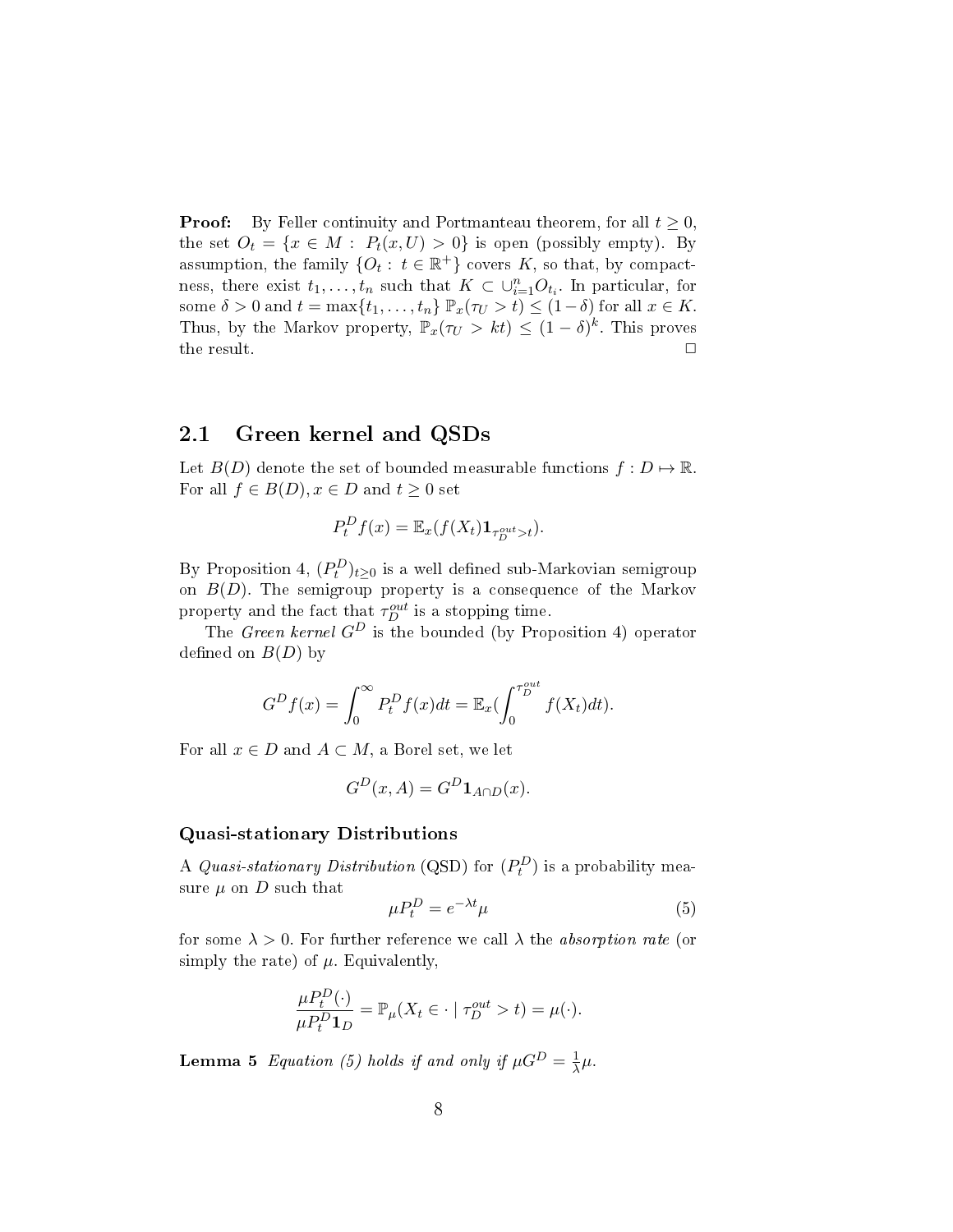**Proof:** Clearly, by definition of  $G^D$ , equation (5) implies that  $\mu G^D$  = 1  $\frac{1}{\lambda}\mu$ . Conversely, assume that  $\mu G^D = \frac{1}{\lambda}$  $\frac{1}{\lambda}\mu$ . Then for every bounded nonnegative measurable map  $f: D \mapsto \mathbb{R}, \mu(G^D f) = \frac{1}{\lambda} \mu(f)$  and also

$$
\mu(G^D P_t^D f) = \frac{1}{\lambda} \mu(P_t^D f).
$$

That is

$$
\mu(\int_t^{\infty} P_s^D f) = \frac{1}{\lambda} \mu(P_t^D f).
$$

Equivalently,

$$
\mu(G^Df - \int_0^t P_s^Df) = \frac{1}{\lambda}\mu(P_t^Df).
$$

This shows that the map  $v(t) = \mu(P_t^D f)$  satisfies the integral equation

$$
v(t) - v(0) = -\lambda \int_0^t v(s)ds.
$$

It follows that  $v(t) = v(0)e^{-\lambda t}$ 

Let  $C_b(D) \subset B(D)$  denote the set of bounded continuous functions on *D*, and  $C_0(D) \subset C_b(D)$  the subset of functions *f* such that  $f(x) \to 0$ when  $x \to \partial_K D := K \setminus D$ .

*. ✷*

Remark 7 In the recent paper [8], the authors prove the existence and convergence to a QSD under the condition that the sub-Markovian semigroup is strong-Feller. Observe that in our case, although  $(P_t)$  is Feller, there is no evidence in general that  $(P_t^D)$  is strong-Feller nor that it preserves  $C_b(D)$ . On the other hand, under rather weak, reasonable conditions,  $G^D$  maps  $C_b(D)$  into  $C_0(D)$ , as illustrated by the following example.

**Example 4** Consider the ode on R given by  $\dot{x} = -1$ . For  $D = ]0,1[$  $P_t^D f(x) = f(x-t) \mathbf{1}_{x>t}$  is not Feller,  $G^D f(x) = \int_0^x f(u) du$  is Feller (and even strong Feller). If now  $D = ]0,1]$ , then  $G^{D^{\sim}}$  maps  $C_b(D)$  into  $C_0(D)$ .

The condition that  $G^D(C_b(D)) \subset C_0(D)$  plays a key role in the next Theorem 7 and will be investigated in the subsequent sections.

An open set  $U \subset M$  is said  $D$ -accessible from  $x \in D$  if  $P_t^D(x,U) > 0$ for some  $t \geq 0$ . Point  $y \in K$  is said *D*-accessible from  $x \in D$  if every open neighborhood of *y* is *D*-accessible from *x.*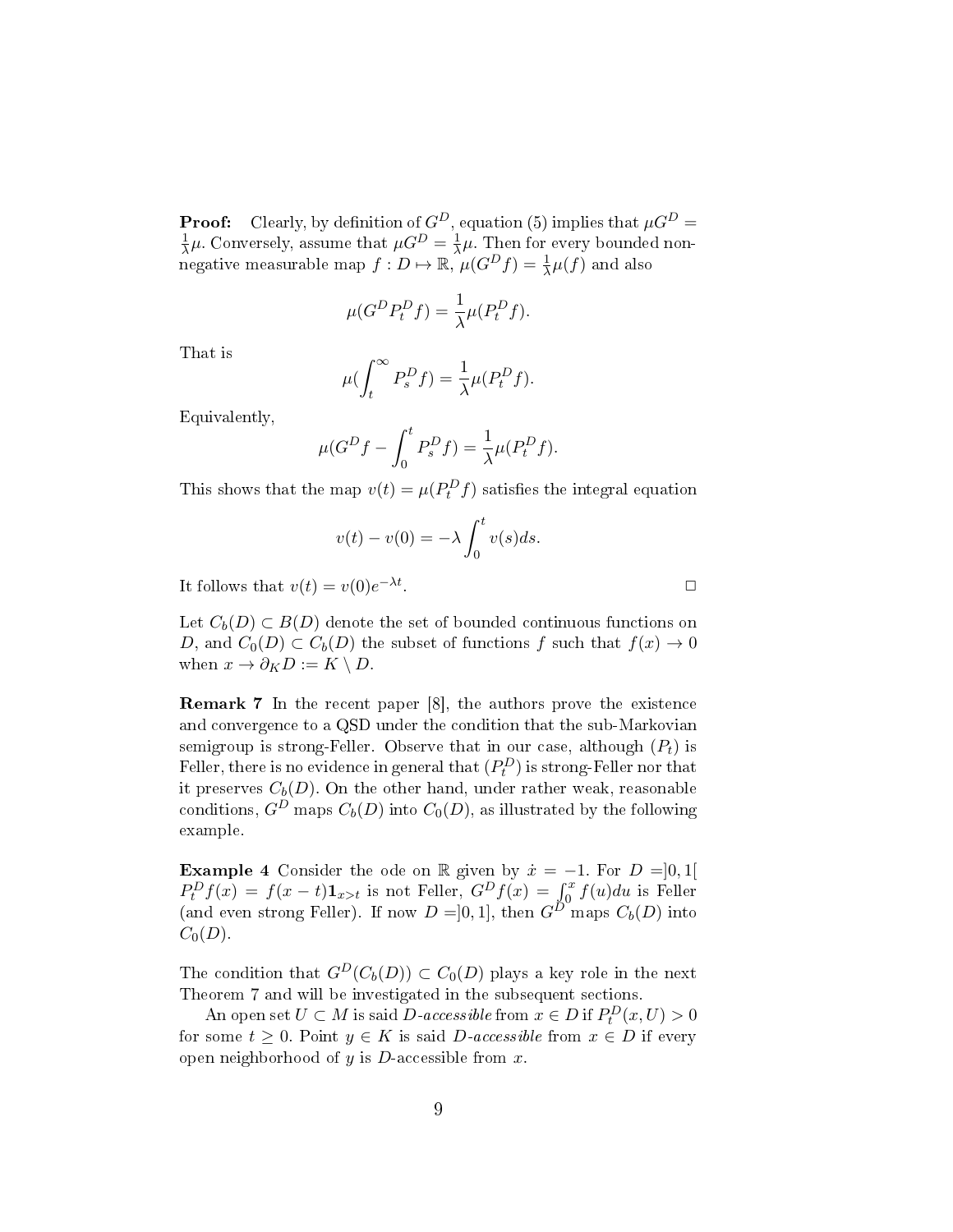**Lemma 6** An open set  $U ⊂ M$  is  $D$ -accessible from  $x ∈ D$  if and only if  $G^D(x, U) > 0$ . In particular, the set of *D*-accessible points from *x* coincide with the topological support of  $G^D(x, \cdot)$ .

**Proof:** Suppose that  $P_t^D(x, U) > 0$  for some open set *U* and  $t \ge 0$ *.* Fatou Lemma and right continuity of paths imply that

$$
\liminf_{s \to t, s > t} P_s^D(x, U) \geq \mathbb{E}_x(\liminf_{s \to t, s > t} \mathbf{1}_U(X_s) \mathbf{1}_{\tau_D^{out} > s}) \geq P_t^D(x, U) > 0.
$$

This proves that  $s \to P_s^D(x, U)$  is positive on some interval  $[t, t + \varepsilon]$ , hence  $G^D(x, U) > 0$ . The converse implication is obvious.

#### Theorem 7 Assume that:

- (i)  $G^D(C_b(D)) \subset C_0(D);$
- (ii) There exists an open set  $U \subset M$ , D-accessible from all  $x \in D$  and such that  $\overline{U \cap K} \subset D$ .

Then there exists a QSD for  $(P_t^D)$ .

**Remark 8** A sufficient condition ensuring condition *(ii)* in Theorem 7 is that there exists a point  $y \in D$  which is *D*-accessible from every *x ∈ D.*

**Proof:** We claim that there exists a function  $\phi \in C_0(D)$ , strictly positive on *D* and  $\theta > 0$  such that

$$
G^D \phi \ge \theta \phi. \tag{6}
$$

Proof of the claim: For  $\varepsilon > 0$ , let

$$
\overline{U}^{\varepsilon}_K=\{x\in K:\ d(x,U\cap K)\leq \varepsilon\}.
$$

Choose  $\varepsilon > 0$  small enough so that  $\overline{U}_{K}^{\varepsilon} \subset D$  (recall that *D* is relatively open in *K*). Let  $\psi(x) = (1 - \frac{d(x, U \cap K)}{\varepsilon})$  $(\frac{J \cap K}{\varepsilon})^+$ . For all  $x \in D$ ,  $G^D \psi(x) \ge G^D \mathbf{1}_{U \cap K}(x) = G^D \mathbf{1}_U(x) > 0$ . Thus, by compactness of  $\overline{U}_{K}^{\varepsilon}$ ,  $\theta = \inf_{x \in \overline{U}_{K}^{\varepsilon}} G^D \psi(x) > 0$ . Since  $\psi = 0$  on  $K \setminus \overline{U}_{K}^{\varepsilon}$ , it follows that for all  $x \in D$ ,  $G^D \psi(x) \ge \theta \psi(x)$ . The map  $\phi = G^D \psi$  is positive and satisfies  $(6)$ .

Let  $B(K)$  (respectively  $C(K)$ ) be the space of bounded (respectively continuous) functions over *K*. The operator  $G^D$  extends to a bounded operator  $G$  on  $B(K)$  defined as

$$
Gf(x) = \begin{cases} G^D(f|_D)(x) & \text{for } x \in D \\ 0 & \text{for } x \in \partial_K D \end{cases}
$$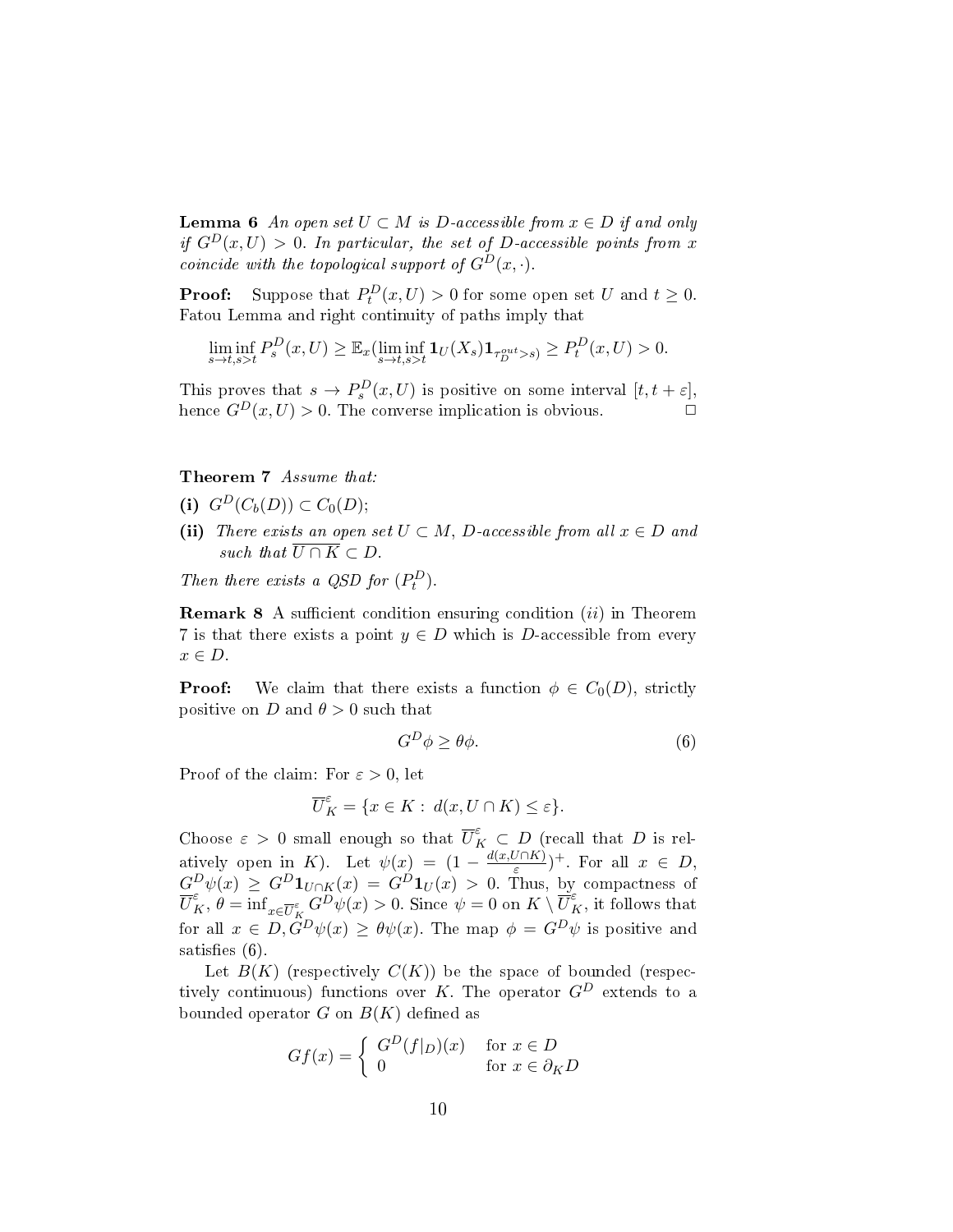By condition (*i*)*, G* leaves  $C(K)$  invariant. That is  $G(C(K)) \subset C(K)$ .

Let  $\mathcal{M}_1(\phi)$  be the set of Borel finite nonnegative measures  $\mu$  on K such that  $\mu(\phi) = 1$  and let  $T : \mathcal{M}_1(\phi) \mapsto \mathcal{M}_1(\phi)$  be the map defined by

$$
T(\mu) = \frac{\mu G}{\mu G \phi}
$$

We first observe that *T* is continuous for the weak\* topology: if  $\mu_n \to \mu$ for the weak\* topology in  $\mathcal{M}_1(\phi)$ , then  $\mu_n G \to \mu G$  and  $\mu_n G \phi \to \mu G \phi$ . Since in addition  $\mu_n G \phi \geq \theta \mu_n(\phi) = \theta > 0$  by (6),  $T(\mu_n) \rightarrow T(\mu)$ .

Choose an open neighborhood  $\mathcal N$  of  $\partial_K D$  such that  $G\mathbf{1}_K \leq \theta/2$  on  $\mathcal{N} \cap K$  and set  $C = \sup_{x \in K \setminus \mathcal{N}} \frac{(G\mathbf{1}_K)(x)}{\phi(x)} < \infty$ . Then, for all  $\mu \in \mathcal{M}_1(\phi)$ 

$$
T(\mu)(K) = \frac{\mu(G\mathbf{1}_K)}{\mu G \phi} \le \frac{\mu(G\mathbf{1}_K)}{\theta} \le \frac{\theta/2\mu(K) + C\mu(\phi)}{\theta} = \frac{\mu(K)}{2} + \frac{C}{\theta}.
$$

It follows that for any  $R \geq 2\frac{C}{\theta}$ *θ* the set

$$
\mathcal{M}_1^R(\phi) = \{ \mu \in \mathcal{M}_1(\phi) : \mu(K) \le R \}
$$

is invariant by *T*. Since  $\mathcal{M}_1^R(\phi)$  is convex and compact (for the weak<sup>\*</sup> topology),  $T$  admits a fixed point by Tychonoff Theorem. If  $\mu$  is such a fixed point, the probability  $\frac{\mu(\cdot \cap D)}{\mu(D)}$  is then a QSD for  $(P_t^D)$ )*. ✷*

Remark 9 The proof of Theorem 7 is reminiscent of the proof of the existence Theorem 4.2 in [6].

#### 2.2 Uniqueness and convergence criteria

#### Right eigenfunctions

Suppose that the conditions, hence the conclusion, of Theorem 7 hold. We say that  $h \in C_0(D)$  is a *positive right eigenfunction* for  $G^D$  if  $h(x) > 0$  for all  $x \in D$  and

$$
G^D h = \frac{1}{\lambda} h \tag{7}
$$

for some  $\lambda > 0$ .

**Lemma 8** If *h* is a positive right eigenfunction, the parameter  $\lambda$  in (7) necessarily equals the absorption rate of any QSD and

$$
P_t^D h = e^{-\lambda t} h
$$

for all  $t \geq 0$ .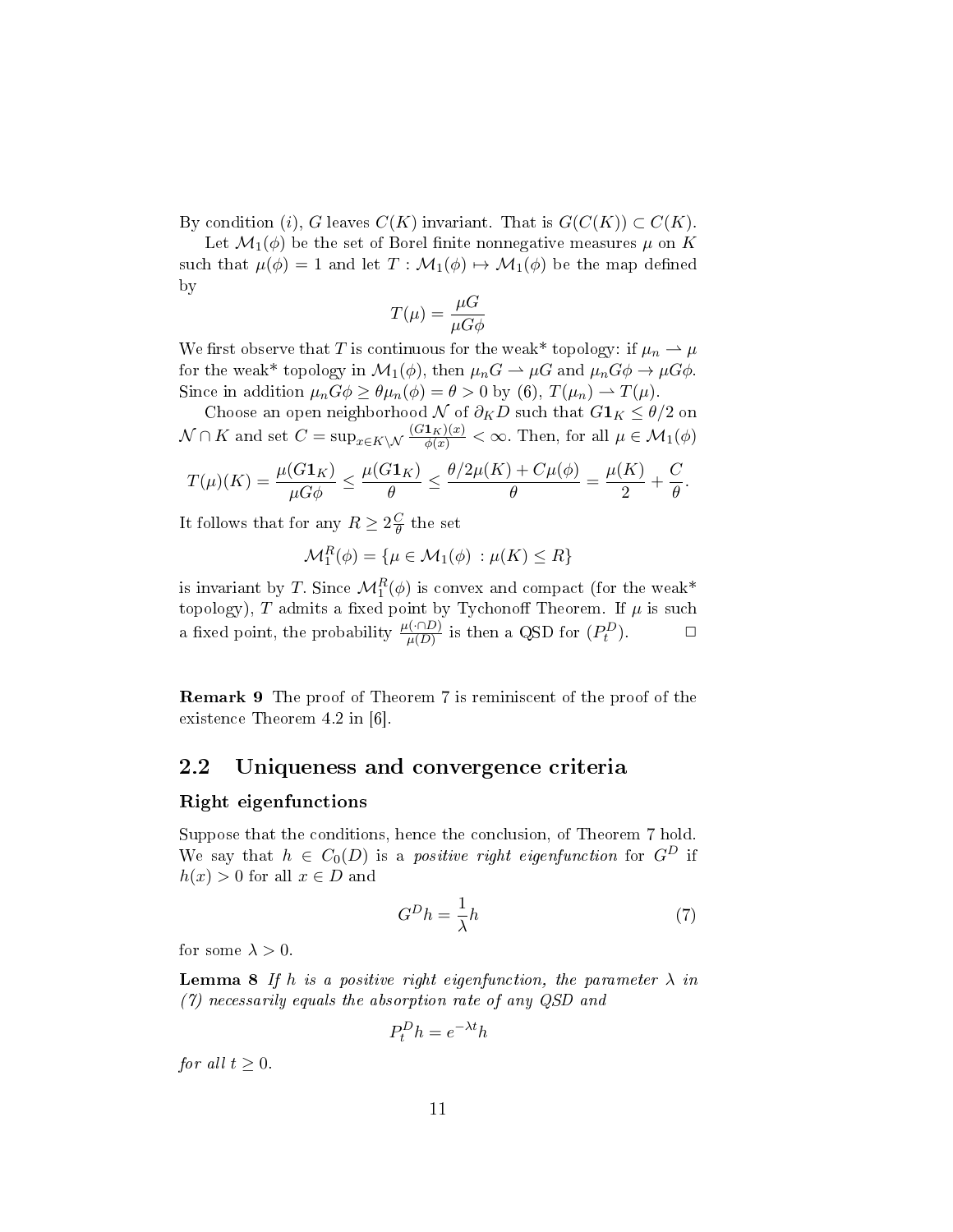**Proof:** If  $\mu$  is a QSD with rate  $\lambda'$ , then  $\mu G^D h = \frac{1}{\lambda'} \mu h = \frac{1}{\lambda}$  $\frac{1}{\lambda}$ μ*h* so that  $\lambda = \lambda'$ . The proof of the second statement is similar to the proof of Lemma 5 and left to the reader.  $\Box$ 

The following result shows that a strengthening in the assumptions of Theorem 7 ensures the existence of a positive right eigenfunction for  $G^D$ .

Corollary 9 Assume that:

(i)  $G^D(C_b(D)) \subset C_0(D)$  and  $G^D$  is a compact operator on  $C_0(D)$ ;

(ii) For all  $x, y \in D$  *y* is *D*-accessible from *x*.

Then, there exists a positive right eigenfunction for  $G^D$ .

**Proof:** Let  $r = \lim_{n \to \infty} ||(G^D)^n||^{1/n}$  be the spectral radius of  $G^D$ on  $C_0(D)$ . Let  $\mu$  be a QSD (whose existence is given by Theorem 7) with rate  $\lambda$ . For any  $f \in C_0(D)$  such that  $0 \leq f \leq 1$  and  $\mu(f) \neq 0$  $||(G^D)^n|| \ge \mu((G^D)^n f) = \frac{1}{\lambda^n} \mu(f)$ . Hence  $r \ge \frac{1}{\lambda} > 0$ .

Let  $C_0^+(D) = \{f \in C_0(D) : f \ge 0\}$ . It is readily seen that  $C_0^+(D)$  is a reproducing cone in  $C_0(D)$ , invariant by  $G^D$ , meaning that  $C_0(D)^+$  is a cone,  $C_0(D) = \{u - v : u, v \in C_0(D)^+\}$  and  $G^D(C_0(D)^+) \subset C_0(D)^+$ . Therefore, by Krein Rutman Theorem, there exists  $h \in C_0(D)^+ \setminus \{0\}$ such that  $Gh = rh$ . Let  $y \in D$  be such that  $h(y) > 0$ . Then,  $h \ge$ *h*(*y*)  $\frac{20}{2}$ **1***U*∩*K* for some neighborhood *U* of *y*. Therefore, by (*ii*),

$$
rh(x) = (G^D h)(x) \ge \frac{h(y)}{2} (G^D \mathbf{1}_{U \cap K})(x) > 0.
$$

Now  $\frac{1}{\lambda}\mu(h) = \mu(G^D h) = r\mu(h)$ . Hence  $r = \frac{1}{\lambda}$  $\frac{1}{\lambda}$ . This concludes the proof.  $\Box$ 

#### Uniqueness and convergence

We say that  $(P_t^D)$  is *irreducible* if there exists a nontrivial measure  $\xi$ on *D* such that for all  $x \in D$  and *A* Borel,

$$
\xi(A) > 0 \Rightarrow G^D(x, A) > 0.
$$

Theorem 10 Assume that:

- (i) The hypotheses of Theorem 7 hold;
- (ii) There exists a positive right eigenfunction for  $G^D$ ;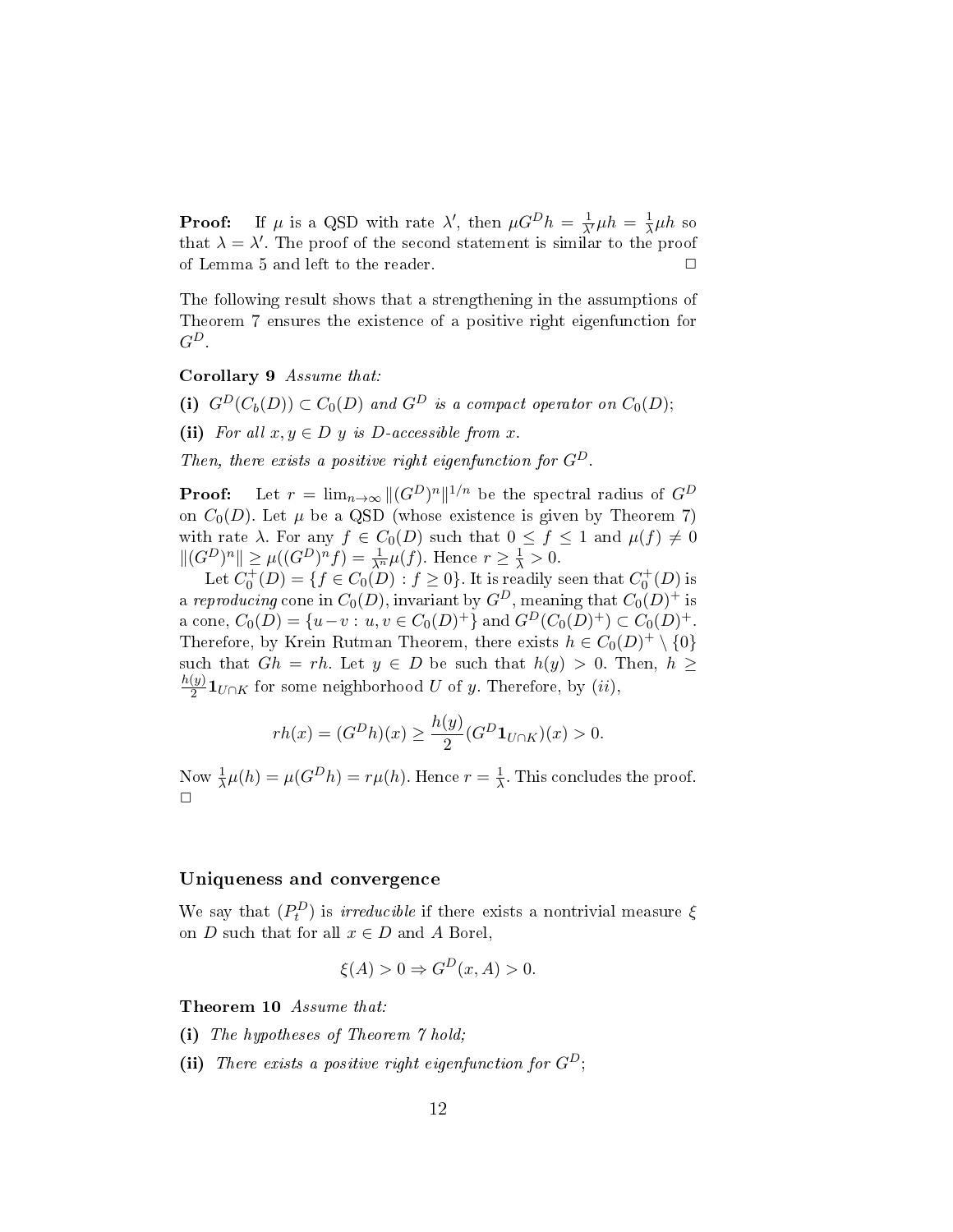(iii)  $(P_t^D)$  *is irreducible.* Then  $(P_t^D)$  has a unique QSD.

Remark 10 Conditions (*i*) and (*ii*) of Theorem 10 are implied by the assumptions of Corollary 9.

**Proof:** Let h be a positive right eigenfunction and  $\mu$  a QSD with rate  $\lambda$ . Let  $Q$  and  $\pi$  respectively denote the Markov kernel and the probability on *D* defined by

$$
Q(f) = \lambda \frac{G^D(fh)}{h},
$$

and

$$
\pi(f) = \frac{\mu(fh)}{\mu(h)}
$$

for all  $f \in B(D)$ . Then,  $\pi$  is invariant by *Q*. The assumption that  $(P_t^D)$  is irreducible makes  $Q$  irreducible, in the sense that  $\xi(A) > 0 \Rightarrow$  $Q(x, A) > 0$  for all  $x \in D$  and *A* Borel. Therefore, by a standard result (see e.g [7] or [17]),  $\pi$  is the unique invariant probability of *Q*. Assume now that *ν* is another QSD with rate *α*. Then  $\nu(Gh) = \frac{1}{\alpha}\nu(h) = \frac{1}{\lambda}\nu(h)$ . Hence  $\alpha = \lambda$ . It follows that the probability  $\pi'$  defined like  $\pi$  with  $\nu$  in place of  $\mu$  is invariant by *Q*. By uniqueness,  $\pi = \pi'$  and consequently  $\mu = \nu.$ 

A sufficient (and often more tractable than the definition) condition ensuring irreducibility is given by the next lemma.

**Lemma 11** Suppose that there exists an open set  $U \subset M$ , D-accessible from all  $x \in D$ , and a non trivial measure  $\xi$  such that for all  $x \in U$  $G^D(x, \cdot) \geq \xi(\cdot)$ *. Then*  $(P_t^D)$  *is irreducible.* 

**Proof:** For all  $x \in D$ , there exists, by *D*-accessibility,  $t \geq 0$  such that  $P_t^D(x, U) > 0$ . For every Borel set  $A \subset M$ ,

$$
G^{D}(x, A) \ge \int_0^{\infty} P_{t+s}^{D}(x, A)ds = \int_0^{\infty} \int_M P_t^{D}(x, dy) P_s^{D}(y, A)ds
$$
  
 
$$
\ge \int_0^{\infty} \int_U P_t^{D}(x, dy) P_s^{D}(y, A)ds \ge P_t(x, U)\xi(A).
$$

If the local minorization  $G^D(x, \cdot) \geq \xi(\cdot)$  appearing in Lemma 11 can be improved to local minorization involving  $(P_t^D)$ , we also get the exponential convergence of the conditional semigroup toward  $\mu$ . More precisely,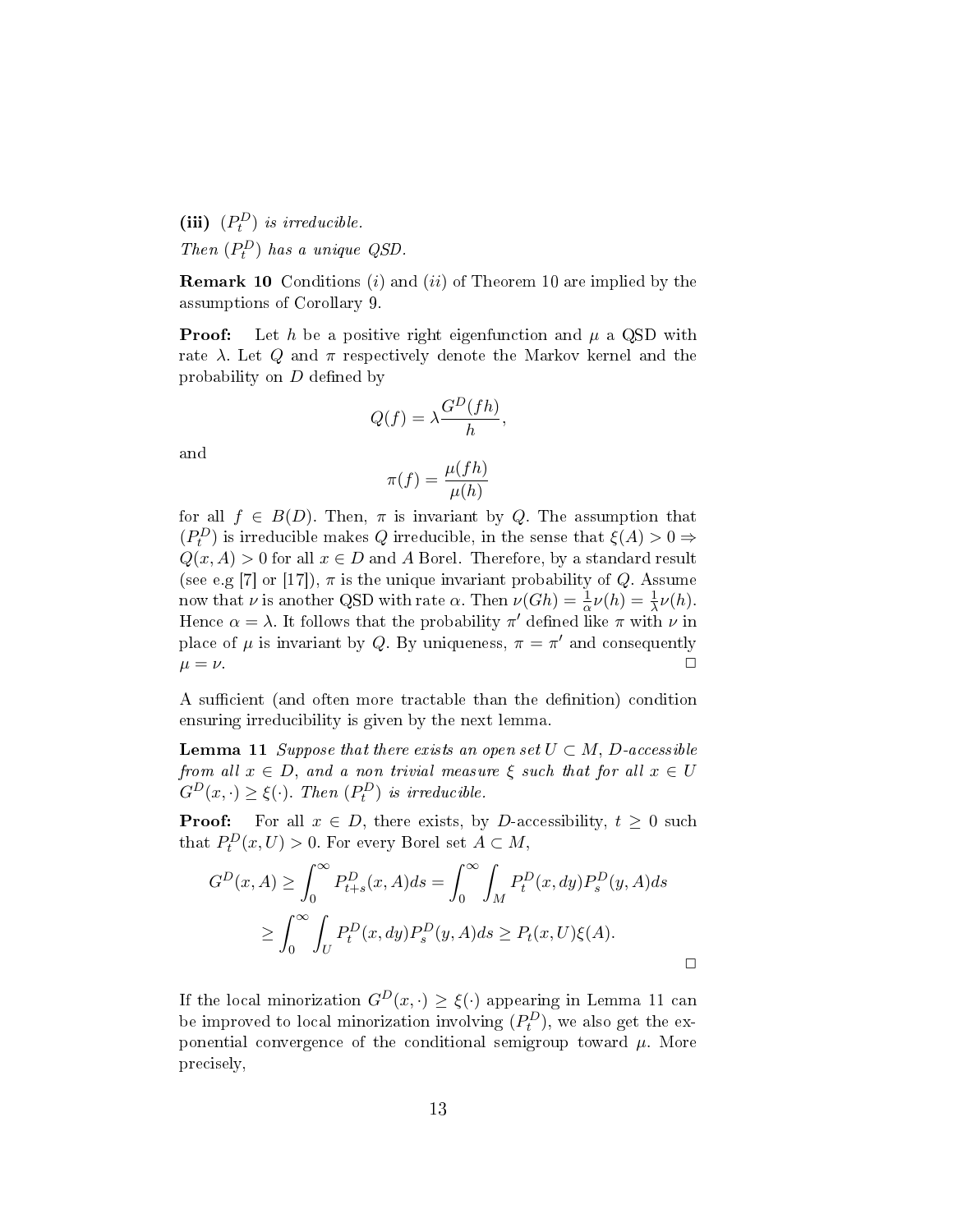#### Theorem 12 Suppose that:

- (i) The hypotheses of Theorem 7 hold;
- (ii) There exists a positive right eigenfunction for  $G^D$ , denoted by *h*;
- (iii) There exist an open set  $U \subset M$ , D-accessible from all  $x \in D$ , a non trivial measure  $\xi$  with  $\xi(U) > 0$ , and positive numbers  $T > \varepsilon > 0$  such that for all  $x \in U, T - \varepsilon \leq t \leq T$ ,

$$
P_t^D(x, \cdot) \ge \xi(\cdot).
$$

Then there exist  $C, \alpha > 0$  such that, for all  $\rho \in \mathcal{M}_1(D)$  (the set of probability measures over *D*),

$$
\left\| \frac{\rho P_t^D}{\rho P_t^D \mathbf{1}_D} - \mu(\cdot) \right\|_{TV} \le \frac{C\mu(h)}{\rho(h)} e^{-\alpha t}
$$

where  $\|\cdot\|_{TV}$  stands for the total variation distance.

**Proof:** Let *h* be a positive right eigenfunction and  $\mu$  a QSD with rate  $\lambda$ . For all  $f \in B(D)$  and  $t \geq 0$ , let

$$
Q_t(f) = e^{\lambda t} \frac{P_t^D(fh)}{h}
$$

and

$$
\pi(f) = \frac{\mu(fh)}{\mu(h)}
$$

It is easy to verify that (*Qt*) is a Markov semigroup (usually called the *Q* process induced by  $\mu$ ) having  $\pi$  as invariant probability. In order to prove the theorem we will show that :

**Step 1** There exists a probability  $\nu$  on  $D$  such that for every compact set  $K \subset D$  there is some integer *n* and some constant *c* (both depending on  $K$ ) such that

$$
Q_{nT}(x,\cdot)\geq c\nu(\cdot)
$$

for all  $x \in \tilde{K}$ .

**Step 2** The function  $V = \frac{1}{h}$  $\frac{1}{h}$  is a continuous and proper  $Lyapunov$ function for  $Q_T$ , that is

$$
\lim_{x \to \partial D} V(x) = \infty,
$$

and

$$
Q_T V \le \rho V + C \tag{8}
$$

for some  $0 \leq \rho < 1$  and  $C \geq 0$ .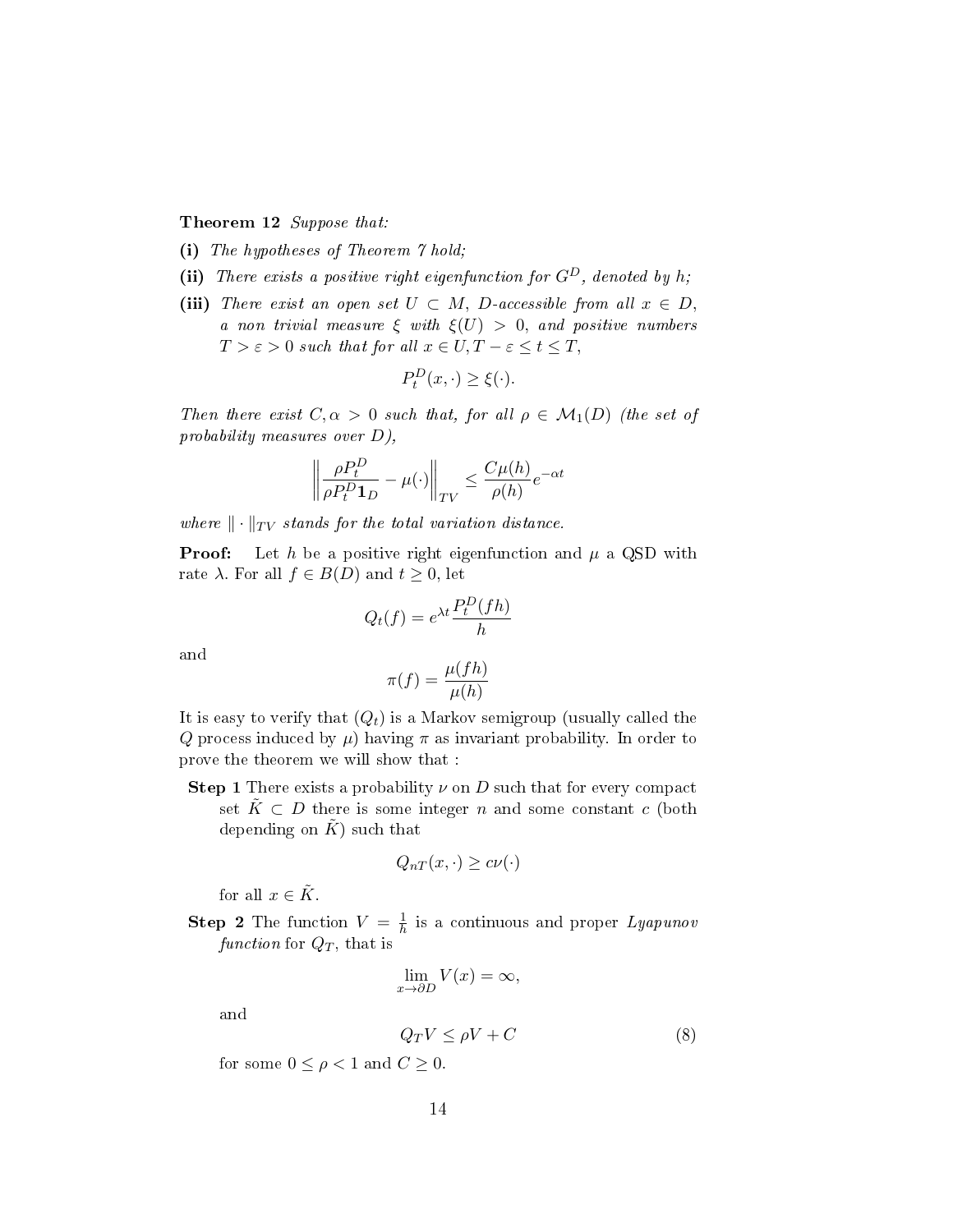From step 2 we deduce that for all  $n \geq 0$ 

$$
Q_{nT}V \le \rho^n V + \frac{C}{1-\rho}.\tag{9}
$$

Choose  $R > \frac{2C}{1-\rho}$  and set  $\tilde{K} = \{x \in D : V(x) \le R\}$ . Then  $\tilde{K}$  is a compact subset of *D* and, by step 1, there is some  $n \geq 1$  such that

$$
Q_{nT}(x,\cdot) \geq c\nu(.)
$$
\n(10)

on  $\tilde{K}$ . Now, relying on a version of Harris's theorem proved by Hairer and Mattingly in [10], (9) and (10) imply that for all  $f : D \mapsto \mathbb{R}$ measurable, and  $k \geq 0$ ,

$$
|Q_{nT}^{k}(f)(x) - \pi(f)| \leq cste \ \gamma^{k}(1 + V(x)) \|f\|_{V}
$$

for all  $x \in D$ , where  $0 \leq \gamma < 1$  and  $||f||_V = \sup_{x \in D} \frac{|f(x)|}{1 + V(x)}$  $\frac{|J(x)|}{1+V(x)}$ . Recalling that  $h$  is bounded (it is continuous on the compact  $K$ ), this last inequality entails that there exist  $C, \alpha > 0$  such that, for any  $t \geq 0$  and *f* such that  $||f||_{1/h}$  ≤ 1,

$$
|Q_t f(x) - \pi(f)| \le \frac{C}{h(x)} e^{-\alpha t}.
$$

In particular, for any *f* such that  $||f||_{\infty} \leq 1$  and  $\rho \in \mathcal{M}_1(D)$  such that  $\rho(1/h) < +\infty$ ,

$$
\left|\rho Q_t\left[\frac{f}{h}\right] - \frac{\mu(f)}{\mu(h)}\right| \le C\rho(1/h)e^{-\alpha t}.
$$

For any  $\rho \in \mathcal{M}_1(D)$ , denote  $h \circ \rho(dx) := \frac{h(x)\rho(dx)}{\rho(h)}$ . Then, for any f such that  $||f||_{\infty} \leq 1$  and  $\rho \in \mathcal{M}_1(D)$ ,

$$
\frac{\mu(f)}{\mu(h)} - \frac{C}{\rho(h)} e^{-\alpha t} \le (h \circ \rho) Q_t \left[ \frac{f}{h} \right] \le \frac{\mu(f)}{\mu(h)} + \frac{C}{\rho(h)} e^{-\alpha t}.
$$

Moreover, since  $P_t^D f(x) = e^{-\lambda t} h(x) Q_t[f/h](x)$ , then

$$
\rho P_t^D f = e^{-\lambda t} \rho(h) \times (h \circ \rho) Q_t[f/h].
$$

Thus, fixing  $\rho \in \mathcal{M}_1(D)$  and denoting  $t_\rho := \frac{1}{\alpha} \log \left( \frac{C\mu(h)}{\rho(h)} \right)$ *ρ*(*h*) ) , for any  $t > t_\rho$ 

$$
\frac{\frac{\mu(f)}{\mu(h)} - \frac{C}{\rho(h)}e^{-\alpha t}}{\frac{1}{\mu(h)} + \frac{C}{\rho(h)}e^{-\alpha t}} \leq \frac{\rho P_t^D f}{\rho P_t^D 1} \leq \frac{\frac{\mu(f)}{\mu(h)} + \frac{C}{\rho(h)}e^{-\alpha t}}{\frac{1}{\mu(h)} - \frac{C}{\rho(h)}e^{-\alpha t}}.
$$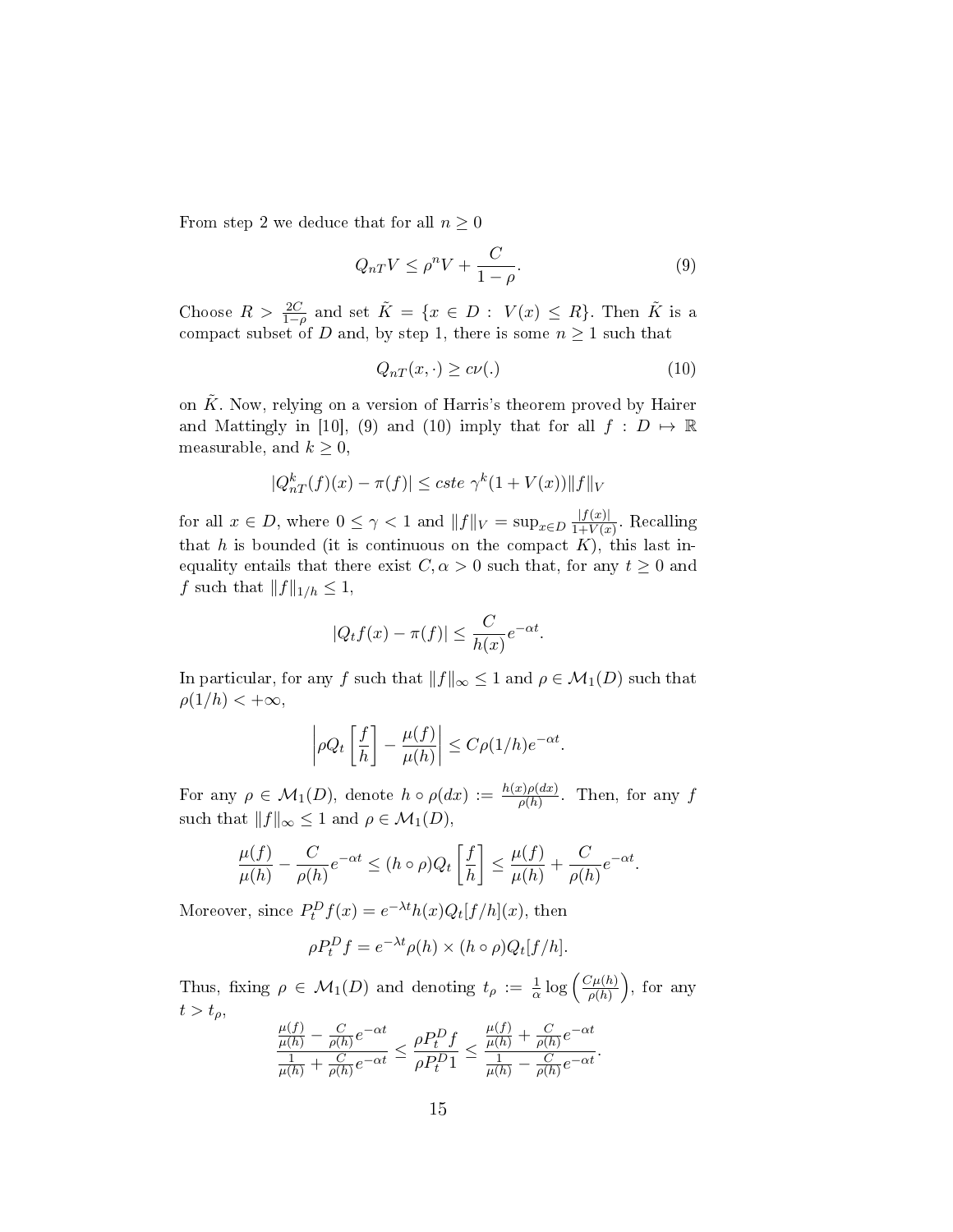Computations entail that, setting  $C(\rho) := \frac{2\mu(h)}{1-e^{-\alpha}} \times \frac{C}{\rho(h)}$  $\frac{C}{\rho(h)}$ , for any  $t \geq$  $1 + t_{\rho}$ ,

$$
\frac{\frac{\mu(f)}{\mu(h)} + \frac{C}{\rho(h)}e^{-\alpha t}}{\frac{1}{\mu(h)} - \frac{C}{\rho(h)}e^{-\alpha t}} \leq \mu(f) + C(\rho)e^{-\alpha t}.
$$

More directly, one has also

$$
\frac{\frac{\mu(f)}{\mu(h)} - \frac{C}{\rho(h)}e^{-\alpha t}}{\frac{1}{\mu(h)} + \frac{C}{\rho(h)}e^{-\alpha t}} \ge \mu(f) - 2\frac{C\mu(h)}{\rho(h)}e^{-\alpha t}.
$$

Hence, one shows that there exists  $C' > 0$  such that, for any probability measure  $\rho$  and any  $t > 1 + t_{\rho}$ ,

$$
\left\|\frac{\rho P_t^D}{\rho P_t^D 1}-\mu\right\|_{TV}\leq \frac{C'\mu(h)}{\rho(h)}e^{-\alpha t}.
$$

For  $t \leq 1 + t_{\rho}$ ,

$$
\left\|\frac{\rho P_t^D}{\rho P_t^D 1} - \mu\right\|_{TV} \le 2 \le 2e^{\alpha(1+t_\rho)}e^{-\alpha t} = \frac{2e^{\alpha}C\mu(h)}{\rho(h)}e^{-\alpha t}.
$$

To sum up, there exists two constants  $C, \alpha > 0$  such that, for any  $\rho \in M_1(D)$  and  $t \geq 0$ ,

$$
\left\| \frac{\rho P_t^D}{\rho P_t^D 1} - \mu \right\|_{TV} \le \frac{C\mu(h)}{\rho(h)} e^{-\alpha t}.
$$

This concludes the proof.

We now pass to the proof of steps 1 and 2.

Proof of Step 1: For  $\delta > 0$  let  $O_{\delta} = \{x \in D : G^D(x, U) > \delta\}$ . It is not hard to see that  $O_\delta$  is open in *D*. Indeed, suppose to the contrary that there exists a sequence  $x_n \to x \in D$  with

$$
G^D(x_n, U) \le \delta < G^D(x, U).
$$

Let  $\psi_{\varepsilon}(y) = \min(1, \frac{d(y, M \setminus U)}{\varepsilon})$  $(\frac{W(V)}{\varepsilon})$ . By continuity of  $\psi_{\varepsilon}$  and condition *(i)* of Theorem 7,

$$
G^D \psi_{\varepsilon}(x) = \lim_{n \to \infty} G^D \psi_{\varepsilon}(x_n) \le \limsup_{n \to \infty} G^D \mathbf{1}_U(x_n) \le \delta.
$$

On the other hand, by monotone convergence

$$
\lim_{\varepsilon \to 0} G^D \psi_{\varepsilon}(x) = G^D \mathbf{1}_U(x) > \delta.
$$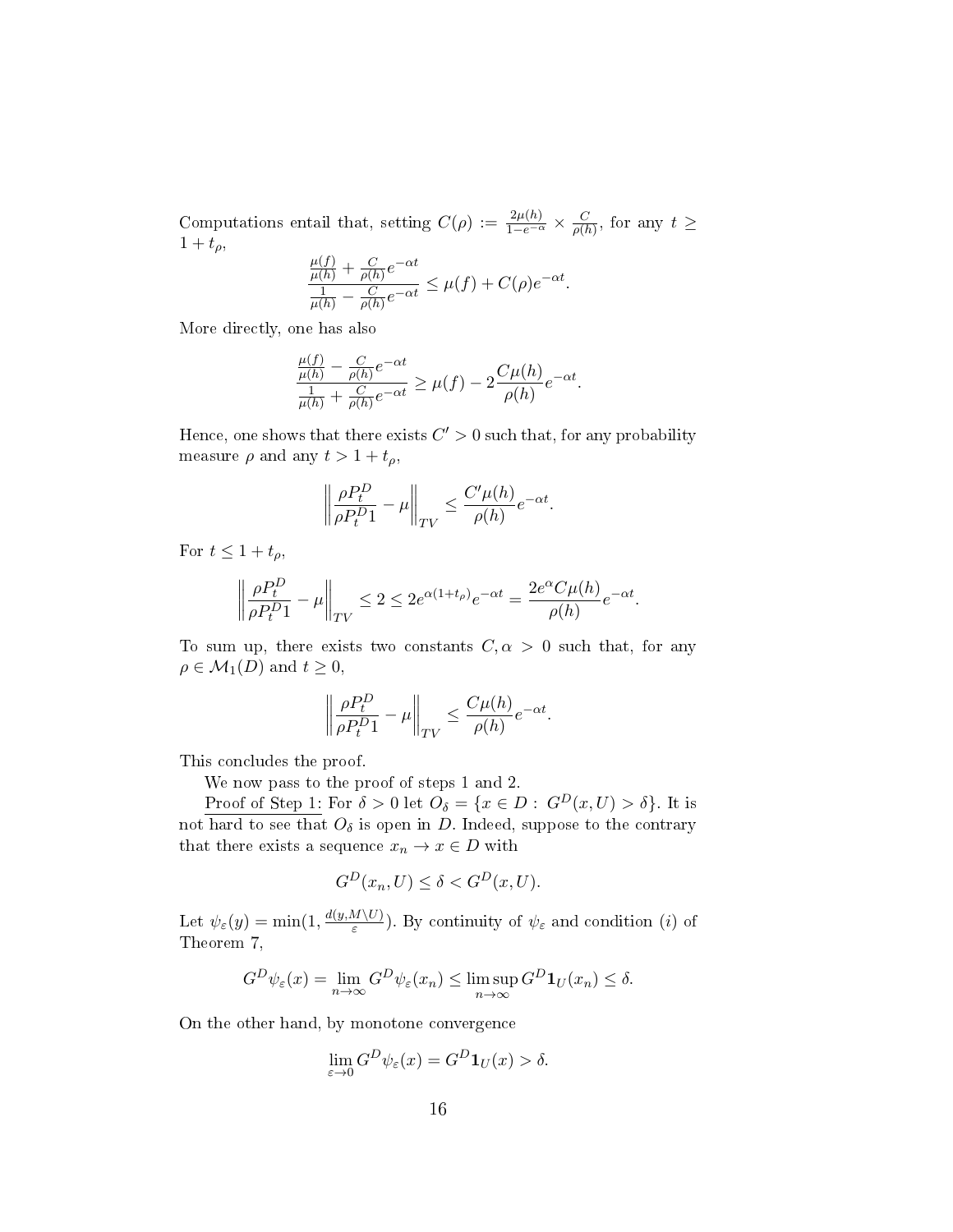A contradiction.

By *D*-accessibility the family  $(O_{\delta})_{\delta>0}$  covers *D*. Thus, for every compact set  $\tilde{K} \subset D$  there exists  $\delta > 0$  such that for all  $x \in \tilde{K}$ ,  $G^D(x, U) \ge$ *δ*. Now, relying on Proposition 4 and the definition of  $G^D$ , one can choose  $S > 0$  large enough so that

$$
\int_0^SP^D_t(x,U)dt>\frac{\delta}{2}
$$

for all  $x \in \tilde{K}$ . Consequently, for all  $x \in \tilde{K}$  there is some  $0 \le t_x \le S$ such that

$$
P_{t_x}^D(x, U) \ge \frac{\delta}{2S} = \delta'.
$$

Hence,

$$
Q_{t_x}(x,U)\geq \delta''
$$

for some  $\delta'' > 0$  and all  $x \in \tilde{K}$ . By the assumption on  $(P_t^D)$  there exists  $c' > 0$  such that

$$
Q_t(x,\cdot) \ge c'\xi'(\cdot)
$$

for all  $x \in U$  and  $T - \varepsilon \le t \le T$ , where  $\xi'(f) = \xi(fh)$ . Choose now *n* sufficiently large so that  $\frac{S}{n} < \varepsilon$ . Then for all  $x \in \widetilde{K}$ ,  $nT = t_x + n\tau_x$  for some  $\tau_x \in [T - \varepsilon, T]$ . Thus

$$
Q_{nT}(x,\cdot) \geq \int_U Q_{t_x}(x,dy)Q_{n\tau_x}(y,\cdot) \geq \delta''(c'\xi'(U))^{n-1}c'\xi'(\cdot).
$$

Proof of Step 2: Without loss of generality, we may assume (to shorten notation) that  $T = 1$ .

By Markov inequality,

$$
\mathbb{P}_x(\tau_D^{out} > 1) \le \mathbb{E}_x(\tau_D) = G^D \mathbf{1}_D(x).
$$

 $\mathcal{L} = \theta > 0$  be such that  $\rho = e^{\lambda} \theta < 1$ . By the assumption that  $G^D(C_b(D)) \subset \mathcal{L}$ *C*<sub>0</sub>(*D*)*,* there exists  $\varepsilon > 0$  and  $C' \ge 0$  such that

$$
\mathbb{P}_x(\tau_D^{out} > 1) \le \theta + C' \mathbf{1}_{\{x \in D : d(x, \partial D) \ge \varepsilon\}}.
$$

Then

$$
Q_1(V)(x) = e^{\lambda \frac{\mathbb{P}_x(\tau_D^{out} > 1)}{h(x)}} \le \rho V(x) + C
$$

for some  $C \geq 0$ .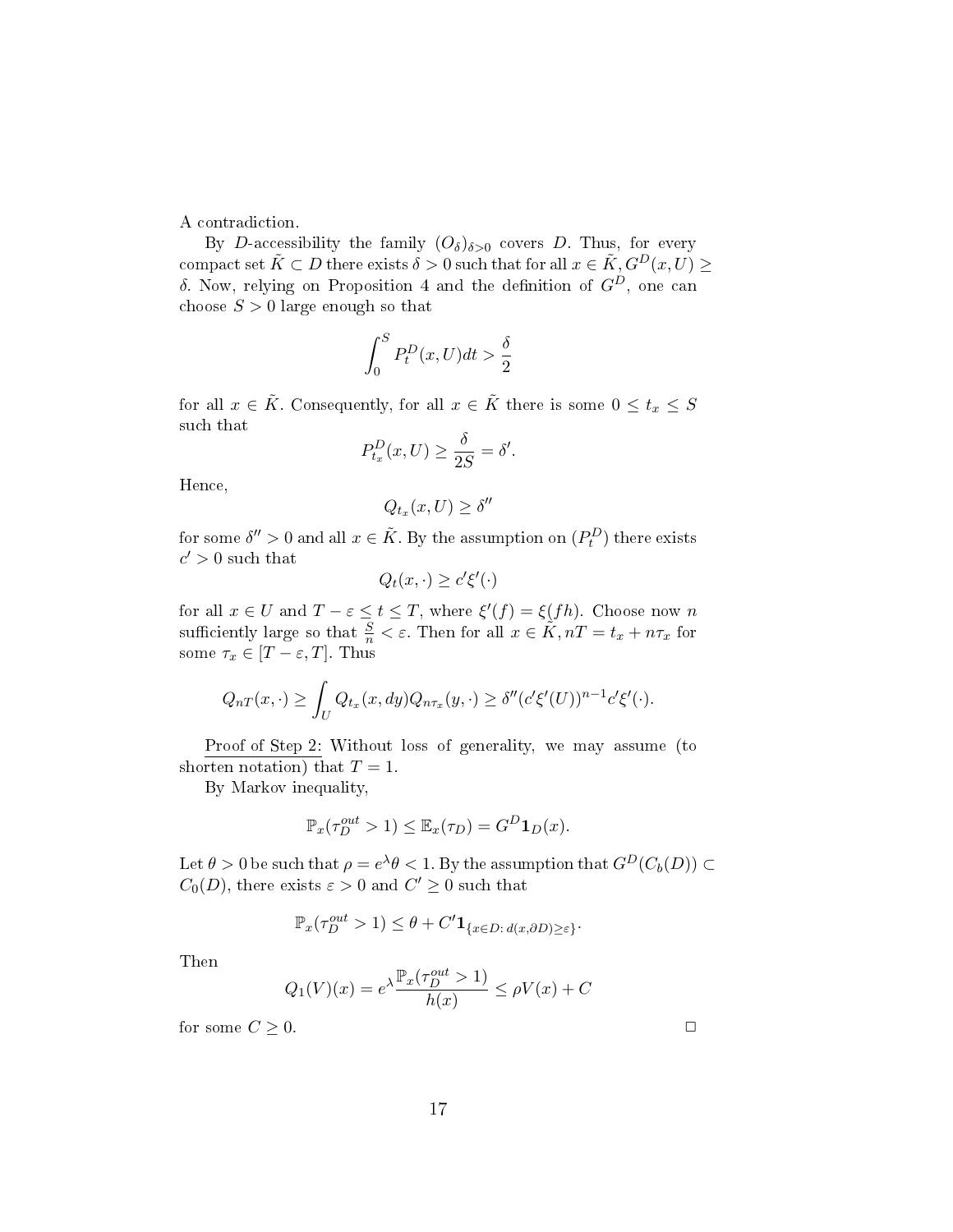### 3 Application to SDEs

The main purpose of this section is to prove Theorems 1 and 2. We assume throughout this section that  $M = \mathbb{R}^n$  and  $D \subset M$  is an open connected set with compact closure *K*. We let  $(P_t)$ , respectively  $(P_t^D)$ , denote the Markov, respectively sub-Markov, semigroup induced by the SDE (1).

#### 3.1 Accessibility

This section discusses the accessibility properties and provides simple criteria ensuring that conditions (*i*) (accessibility of  $M \setminus K$  from  $K$ ) and  $(ii) - (b)$  (accessibility of  $D_{\varepsilon}$  from *D*) of Theorem 1 are satisfied.

Recall that  $y(u, x, \cdot)$  denotes the maximal solution to the control system (2) starting from *x* (i.e  $y(u, x, 0) = x$ ).

The following proposition easily follows from the celebrated Strook and Varadhan's support theorem [23] (see also Theorem 8.1, Chapter VI in [13]). It justifies the terminology used in Section 1.

**Proposition 13** Assume that the  $S^j$  are bounded with first and second bounded derivatives. Let  $x \in M$  and  $U \subset M$  open. Then  $U$  is accessible (respectively D-accessible) from x if there exists a control *u* and  $t \geq 0$ such that  $y(u, x, t) \in U$  (respectively  $y(u, x, t) \in U$  and  $y(u, x, s) \in D$ for all  $0 \leq s \leq t$ ).

**Remark 11** The assumption that the  $S^j$  are bounded with first and second bounded derivatives is free of charge here, since - by compactness of  $K$  - we can always modify the  $S^j$  outside  $K$  so that they have compact support.

This proposition provides a tool to prove that condition (*i*) of Theorem 1 (or the standing Hypothesis 1) holds true. As an illustration, we provide a proof of the following result, originally due to Pinsky [19].

**Proposition 14** Suppose there exists  $\tilde{x} \in M \setminus K$  and  $\delta > 0$  such that *for all*  $x \in D$ 

$$
\sum_{j=1}^{m} \langle S^{j}(x), x - \tilde{x} \rangle^{2} \ge \delta \|x - \tilde{x}\|^{2}.
$$
 (11)

*Then*  $M \setminus K$  *is accessible from all*  $x \in K$ .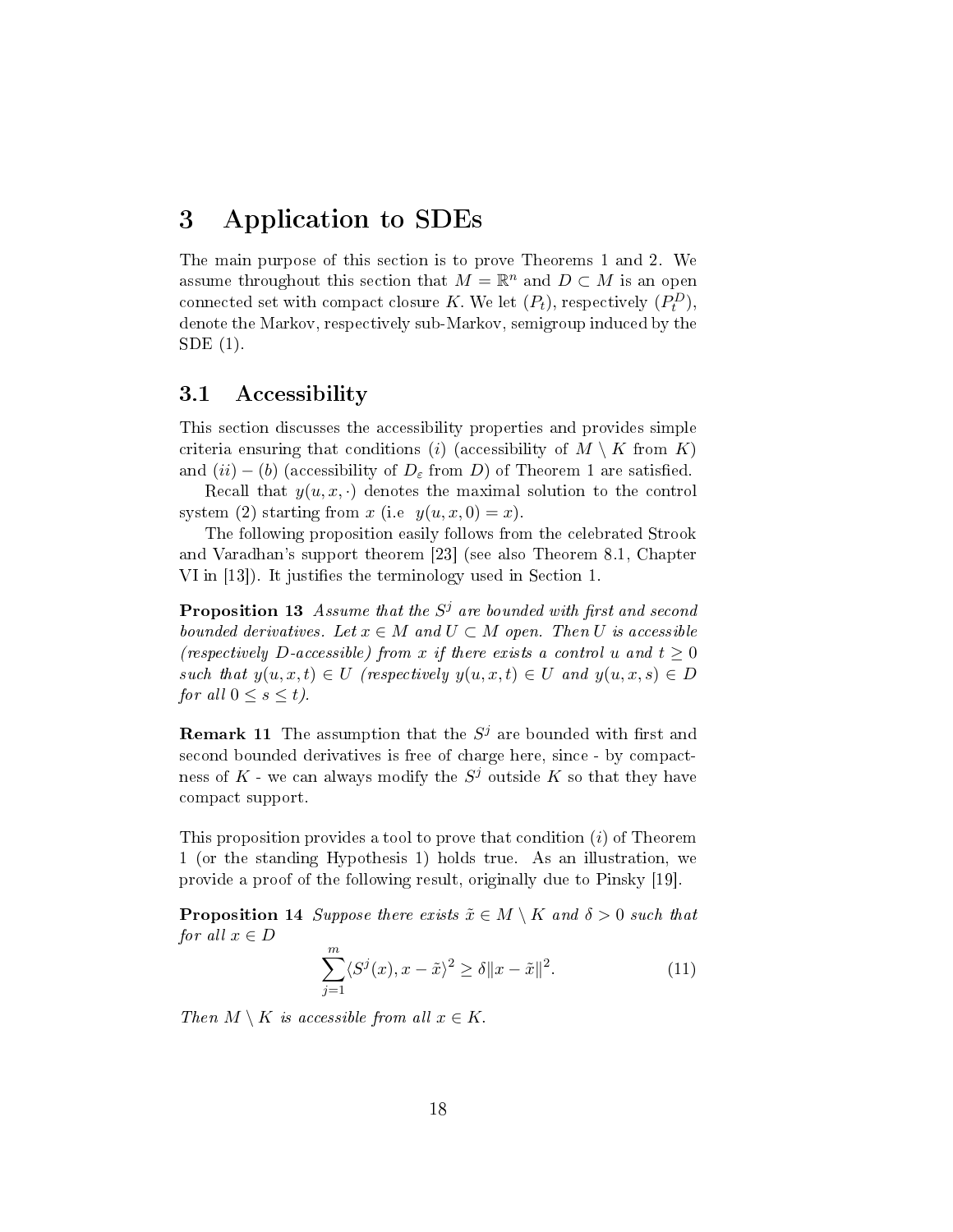**Proof:** Note that by continuity and compactness (of  $K \times \{x \in \mathbb{R}^n :$  $||x|| = 1$ }), one can always assume that (11) holds true on some larger open bounded domain  $D'$  with  $K \subset D'$ . For  $x \in D$  and  $j \in \{1, \ldots, m\}$ set

$$
u^{j}(x) = -\frac{1}{2\delta\varepsilon} \langle S^{j}(x), x - \tilde{x} \rangle
$$

where *ε* will be chosen later. Consider the deterministic ode

$$
\dot{x} = S^{0}(x) + \sum_{j} u^{j}(x)S^{j}(x).
$$

Set  $v(t) = ||x(t) - \tilde{x}||^2$ . Then, as long as  $x(t) \in D'$ ,

$$
\frac{dv(t)}{dt} \le -\frac{1}{\varepsilon}v(t) + a
$$

where  $a = \sup_{x \in D'} 2(\langle S^0(x), x - \tilde{x} \rangle)$ . Thus

$$
v(t) := \|x(t) - \tilde{x}\|^2 \le e^{-\varepsilon t} (v_0 - a\varepsilon) + a\varepsilon.
$$

One can choose  $\varepsilon$  small enough so that  $x(t)$  meets  $D' \setminus K$ .

The next result (Proposition 16) provides a natural condition ensuring that condition  $(ii) - (b)$  of Theorem 1 holds.

Suppose that  $\partial D$  is regular, as defined in the introduction. Let  $\mathcal{N}_p$ denote the set of unit outward normal vectors at  $p \in \partial D$  and let

$$
\mathcal{N} = \{ (p, v) : p \in \partial D, v \in \mathcal{N}_p \}.
$$

We say that a vector  $w \in \mathbb{R}^n$  points inward D at  $p \in \partial D$  if

 $\langle w, v \rangle \leq 0$  for all  $v \in \mathcal{N}_p$ , and  $\langle w, v \rangle < 0$  for at least one  $v \in \mathcal{N}_p$ .

We say that it *points strictly inward D* at *p* if  $\langle w, v \rangle < 0$  for all  $v \in \mathcal{N}_p$ . We say that a vector field  $F$  points inward (respectively strictly inward) *D* if  $F(p)$  points inward (strictly inward) *D* at *p* for all  $p \in \partial D$ .

**Lemma 15** Suppose  $\partial D$  is regular. Let F be a Lipschitz vector field pointing inward *D* and let  $\Phi = {\Phi_t}$  be its flow. Then

- (i)  $\Phi_t(K) \subset D$  for all  $t > 0$ ;
- (ii) There exists a compact set  $A \subset D$  invariant under  $\{\Phi_t\}$  (i.e.  $\Phi_t(A)$ ) *A* for all  $t \in \mathbb{R}$ ) such that for all  $x \in D$   $\omega_{\Phi}(x) \subset A$ , where  $\omega_{\Phi}(x)$ stands for the omega limit set of *x* for Φ*.*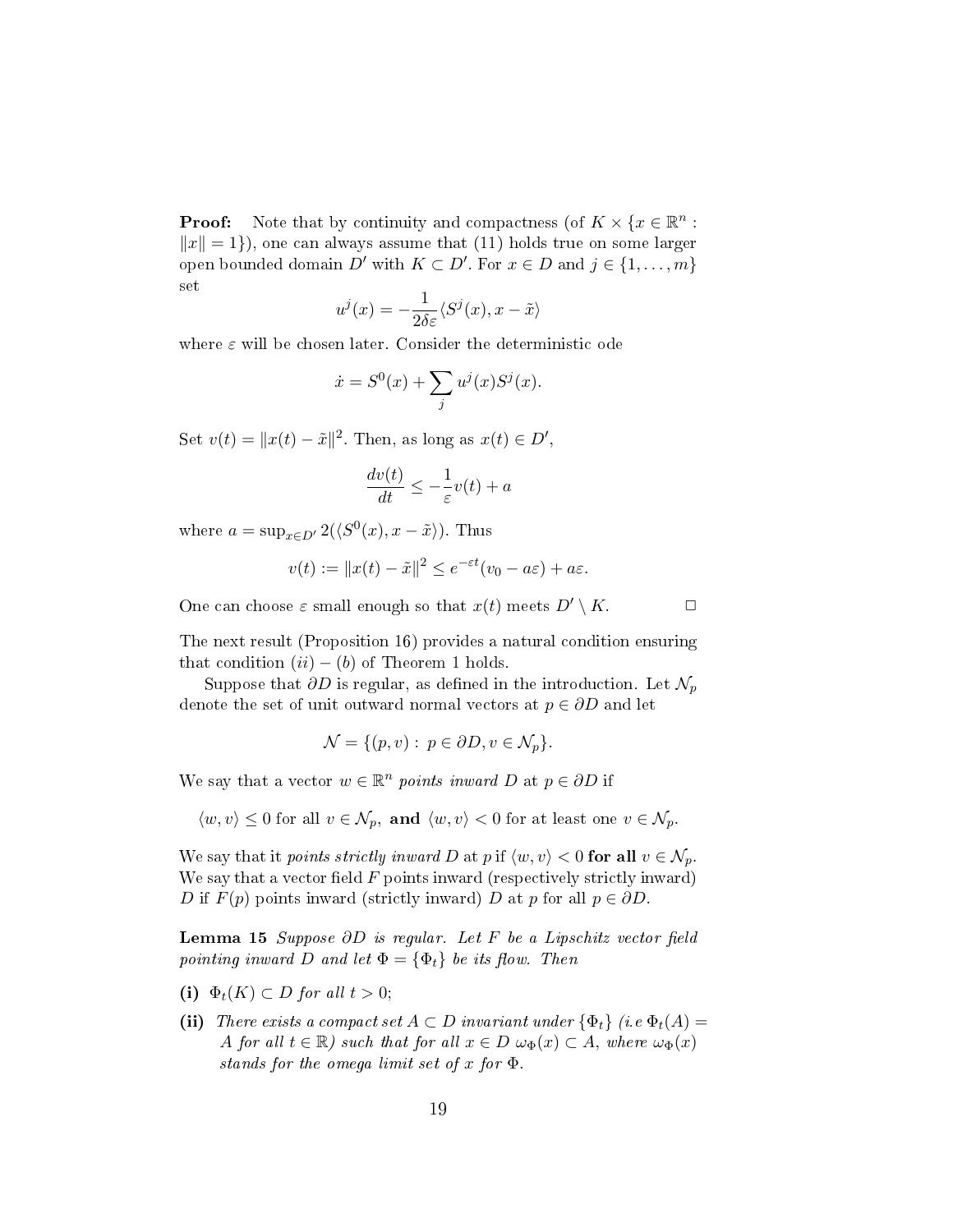**Proof:** We first show that  $\Phi_t(K) \subset K$  for all  $t \geq 0$ . Suppose not. Then, for some  $p \in \partial D$  and  $\varepsilon > 0$ ,  $d(\Phi_t(p), K) > 0$  on  $[0, \varepsilon]$ . The function

$$
t \to V(t) := d(\Phi_t(p), K),
$$

being Lipschitz on  $[0, \varepsilon]$  it is absolutely continuous, hence almost everywhere derivable and  $V(t) = \int_0^t \dot{V}(u) du$ . Let  $0 < t_0 \leq \varepsilon$  be a point at which it is derivable,  $x_0 = \Phi_{t_0}(p)$  and  $p_0 \in \partial D$  be such that *∥x*<sub>0</sub> − *p*<sub>0</sub> $\|$  = *d*(*x*<sub>0</sub>*, K*)*.* Then for all *t* > 0*,* 

$$
\frac{V(t_0+t)-V(t_0)}{t}=\frac{d(\Phi_t(x_0),K)-d(x_0,K)}{t}\leq \frac{\|\Phi_t(x_0)-p_0\|-\|x_0-p_0\|}{t}.
$$

Letting  $t \to 0$ , we get

$$
\dot{V}(t_0) \le \frac{\langle F(x_0), x_0 - p_0 \rangle}{\|x_0 - p_0\|} \le \frac{\langle F(x_0) - F(p_0), x_0 - p_0 \rangle}{\|x_0 - p_0\|}
$$
  

$$
\le L \|x_0 - p_0\| = LV(t_0),
$$

where  $L$  is a Lipschitz constant for  $F$  and the second inequality comes from the fact that  $F(p_0)$  points inward *D* at  $p_0$ . By Gronwall's lemma we then get that for all  $0 < s < t \le \varepsilon$ ,  $V(t) \le e^{L(t-s)}V(s)$ . Since  $V(0) = 0$ , *V* cannot be positive. This proves the desired result. Note that this first result doesn't require that  $\partial D$  is regular but only that for all  $p \in \partial D$  at which  $\mathcal{N}_p \neq \emptyset$   $\langle F(p), v \rangle \leq 0$  for all  $v \in \mathcal{N}_p$  (compare with Theorem 2.3 in [4]).

We now show that  $\Phi_t(K) \subset D$  for  $t > 0$ . This amounts to show that for all  $p \in \partial D$  and all  $\varepsilon > 0$  small enough,  $\Phi_{-\varepsilon}(p) \in M \setminus K$ . Let  $p \in \partial D$ . Choose  $v \in \mathcal{N}_p$  such that  $\delta := -\langle F(p), v \rangle > 0$ . By assumption  $d(p+rv, K) = r$  for some  $r > 0$ . Thus for all  $\varepsilon > 0$  such that  $\varepsilon ||F(p)||^2 <$ *rδ,*

$$
||(p - \varepsilon F(p)) - (p + rv)||^2 < r^2 - \varepsilon \delta r.
$$

Since  $|\Phi_{-\varepsilon}(p) - (p - \varepsilon F(p))| = o(\varepsilon)$ , this shows that  $\Phi_{-\varepsilon}(p) \notin K$  for  $\varepsilon > 0$  small enough.

Assertion  $(ii)$  is a consequence of  $(i)$ . It suffices to set

$$
A = \bigcap_{t \geq 0} \Phi_t(K).
$$

 $\Box$ 

For  $(p, v) \in \mathcal{N}$ , set  $R(p, v) = \sup\{r > 0 : d(p + rv, K) = r\} \in ]0, \infty]$ , and let

$$
R_{\partial D} = \inf_{(p,v)\in\mathcal{N}} R(p,v).
$$

It will be assumed in Proposition 16 that  $R_{\partial D} \neq 0$ .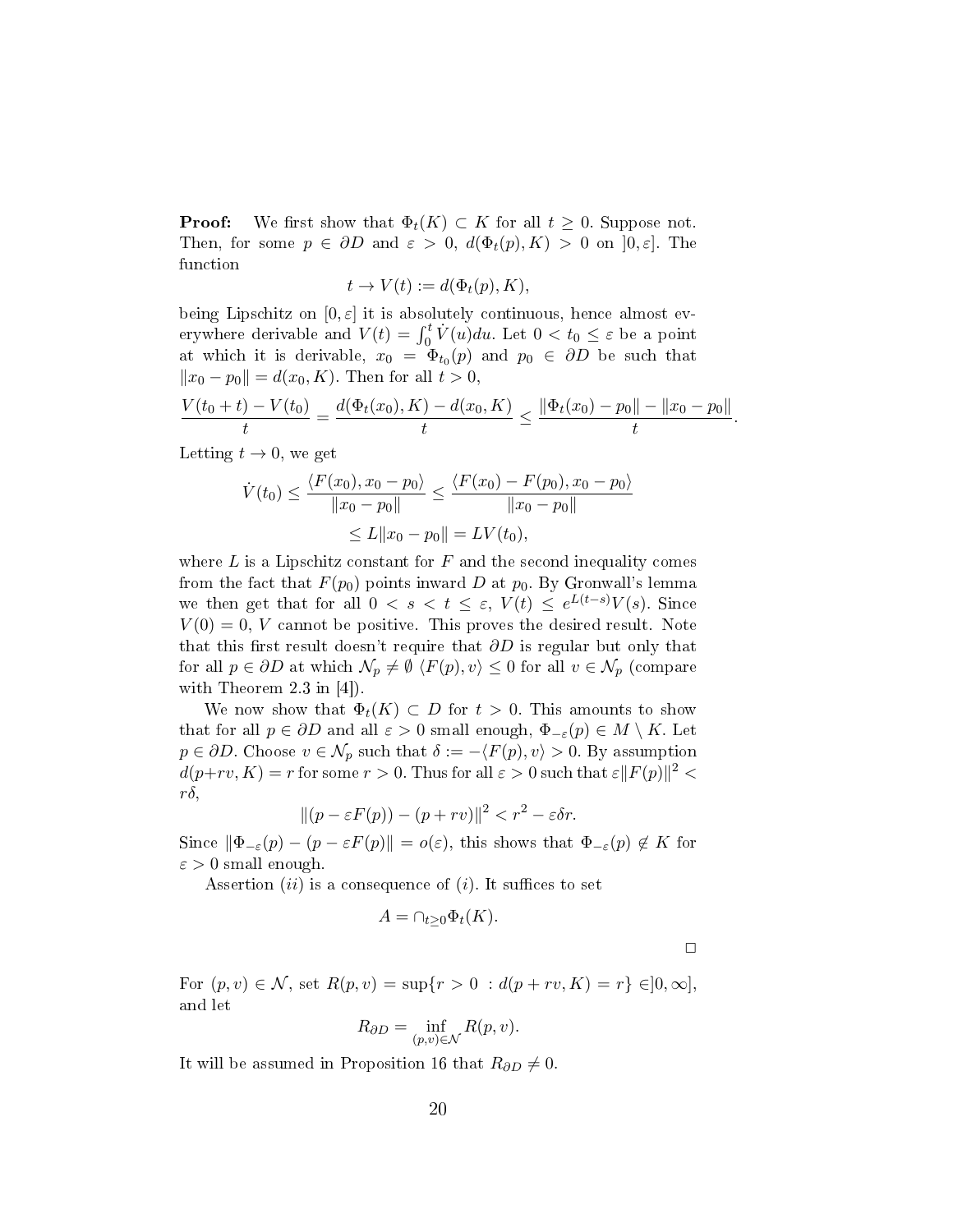**Remark 12** If *D* is convex or  $\partial D$  is  $C^2$ , then  $R_{\partial D} \neq 0$ . Note however that the assumption that *∂D* is regular doesn't imply in general that  $R_{\partial D} \neq 0$ . Here is a simple example. For  $1 \leq \alpha \leq 2$ , Let  $D^{\alpha} \subset \mathbb{R}^2$  be defined as

$$
D^{\alpha} = \{ (x, y) \in \mathbb{R}^2 : 0 < x < 1, |y| < x^{\alpha} \}.
$$

It is not hard to verify that  $\partial D^{\alpha}$  is regular for all  $1 \leq \alpha \leq 2$ . However, if  $1 < \alpha < 2$ , then  $\mathcal{N}_{(0,0)} = \{v : ||v|| = 1, v_1 < 0\}$  and

$$
\lim_{v \to (0,1), v \in \mathcal{N}_{(0,0)}} R((0,0), v) = 0.
$$

**Proposition 16** Assume that  $\partial D$  is regular and  $R_{\partial D} \neq 0$ .

- (i) For each  $p \in \partial D$ , the two following conditions, denoted  $(a)$ ,  $(b)$ , are equivalent:
	- (a)  $\mathcal{N}_p \cap -\mathcal{N}_p = \emptyset$  and for each  $v \in \mathcal{N}_p$

$$
\langle S^{0}(p), v \rangle < 0 \text{ or } \sum_{i=1}^{m} \langle S^{i}(p), v \rangle^{2} \neq 0;
$$

- (b) There exists a vector  $w \in \text{Span}\{S^1(p), \ldots, S^m(p)\}$  such that  $S^0(p) + w$  points strictly inward *D* at *p*.
- (ii) If for all  $p \in \partial D$  condition  $(i) (a)$  (or  $(i) (b)$ ) holds, then

$$
D_{\varepsilon} = \{ x \in D : d(x, \partial D) > \varepsilon \}
$$

is accessible from all  $x \in D$  for some  $\varepsilon > 0$ .

**Proof:** Point (*ii*). We first assume that  $(i) - (b)$  holds at every  $p \in$  $\partial D$  and prove that  $D_{\varepsilon}$  is accessible for some  $\varepsilon > 0$ . The assumption  $R_{\partial D}$  > 0 makes *N* closed (hence compact). Indeed, if  $(p_n, v_n) \rightarrow (p, v)$ with  $(p_n, v_n) \in \mathcal{N}$ . Then, for any  $0 < r < R_{\partial D}$ ,  $d(p_n + rv_n, K) = r$ . Thus  $d(p + rv, K) = r$ .

This has the consequence that, if a continuous vector field F points strictly inward *D* at  $p \in \partial D$ , it points strictly inward *D* at  $q \in \partial D$  for all *q* in a neighborhood of *p.* Therefore, by compactness, there exists a covering of  $\partial D$  by open sets  $U_1, \ldots, U_k$ , and vector fields  $W_1, \ldots, W_k \in$  $\textsf{Span}\{S^1,\ldots,S^m\}$  such that for all  $p \in \partial D \cap U_i$   $F_i(p) := S^0(p) + W_i(p)$ points strictly inward *D* at *p*. Set  $U_0 = M \setminus \partial D$  and let  $\{\rho_i\}_{i=0,\dots,k}$  be a partition of unity subordinate to  $\{U_i\}_{i=0,\dots,k}$ . That is  $\rho_i \in C^\infty(M)$ ,  $\rho_i \geq$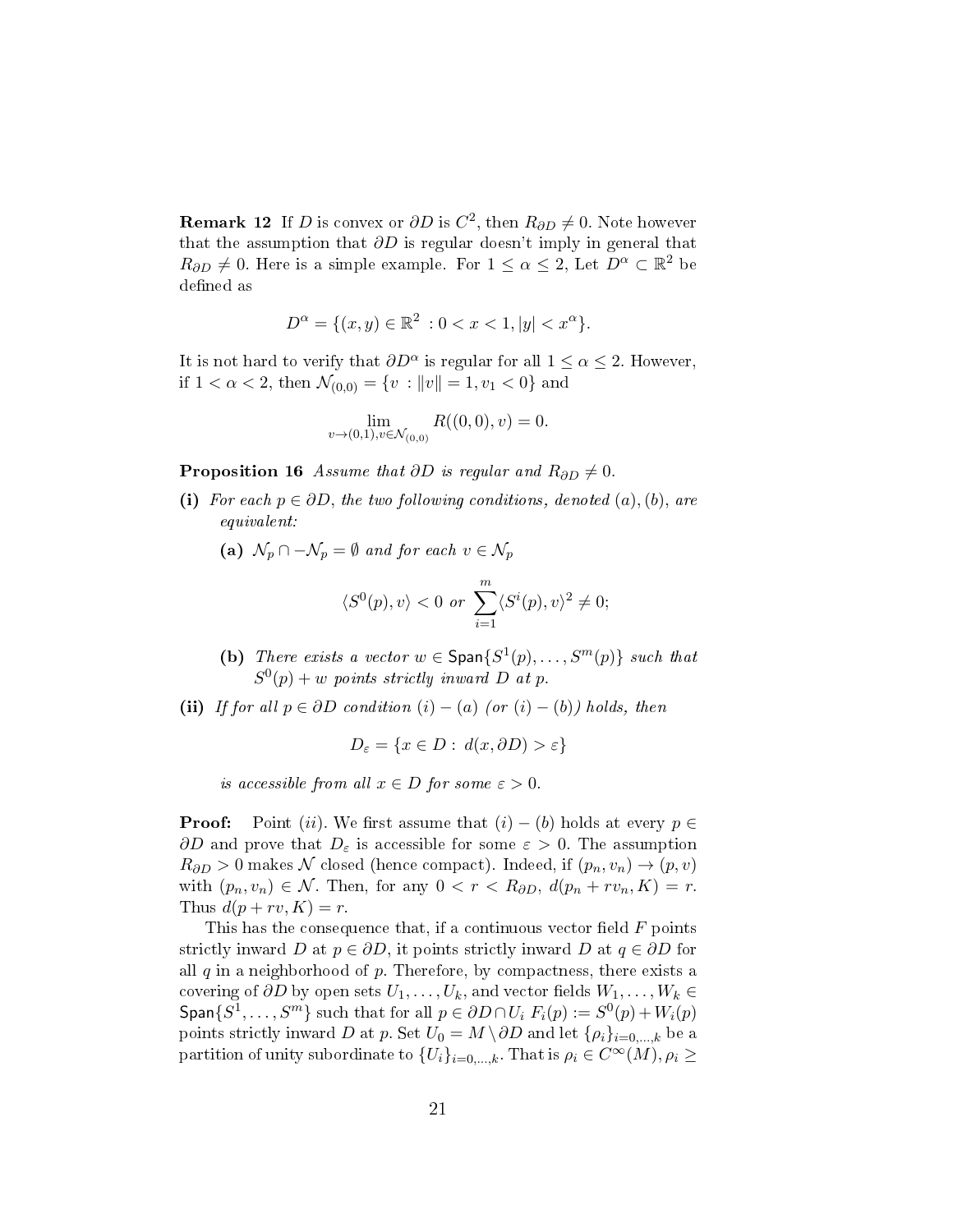$0, \sum_{i=0}^{k} \rho_i = 1$ , and  $supp(\rho_i) \subset U_i$ . Define  $F = \rho_0 S^0 + \sum_{i=1}^{k} \rho_i F_i$ . Then, *F* points strictly inward *D* and writes

$$
F = S^0 + \sum_{i=1}^{m} u^i S^i
$$
 (12)

with  $u^i \in C^{\infty}(M)$ . In view of (12), Proposition 13 and Lemma 15, this proves the result.

Point (*i*). We now prove that conditions  $(i) - (a)$  and  $(i) - (b)$  are equivalent. The implication  $(i) - (b) \Rightarrow (i) - (a)$  is straightforward. We focus on the converse implication. Let

$$
Cone(\mathcal{N}_p) = \{tv, t \ge 0, v \in \mathcal{N}_p\}
$$

and  $conv(N_p)$  be the convex hull of  $N_p$ . We claim that

$$
conv(\mathcal{N}_p) \subset Cone(\mathcal{N}_p)
$$

and  $0 \notin conv(\mathcal{N}_p)$ . To prove the first inclusion, it suffices to show that  $Cone(\mathcal{N}_p)$  is convex. To shorten notation, assume (without loss of generality) that  $p = 0$ . Let  $x, y \in Cone(\mathcal{N}_0)$  and  $0 \le t \le 1$ . By definition of  $\mathcal{N}_0$ ,  $Cone(\mathcal{N}_0) = \{z \in \mathbb{R}^n, \exists r > 0 \text{ s.t. } d(rz, K) = ||rz||\},\$ so there exists  $r > 0$  such that  $d(rx, K) = ||rx||$  and  $d(ry, K) = ||ry||$ . Thus for all  $z \in K$ 

$$
||rx - z||2 - ||rx||2 = ||z||2 - 2\langle rx, z \rangle \ge 0.
$$

Similarly  $||z||^2 - 2\langle ry, z \rangle \geq 0$ . Thus

$$
||r(tx + (1-t)y) - z||^2 - ||r(tx + (1-t)y)||^2
$$
  
=  $t(||z||^2 - 2\langle rx, z \rangle) + (1-t)(||z||^2 - 2\langle ry, z \rangle) \ge 0.$ 

This proves that  $tx+(1-t)y \in Cone(\mathcal{N}_0)$ , hence convexity of  $Cone(\mathcal{N}_0)$ .

The fact that  $0 \notin conv(\mathcal{N}_p)$  follows from the assumption that  $\mathcal{N}_p \cap$  $-\mathcal{N}_p = \emptyset$ . Indeed, suppose to the contrary that  $0 = \sum_{i=1}^k t_i x_i$  with  $k \geq 2, x_i \in \mathcal{N}_p, t_i > 0$  and  $\sum_{i=1}^k t_i = 1$ . Then

$$
-\frac{t_1}{1-t_1}x_1 \in conv(x_2,\ldots,x_k) \subset conv(\mathcal{N}_p) \subset cone(\mathcal{N}_p).
$$

Thus  $-x_1 \in \mathcal{N}_p$ . A contradiction.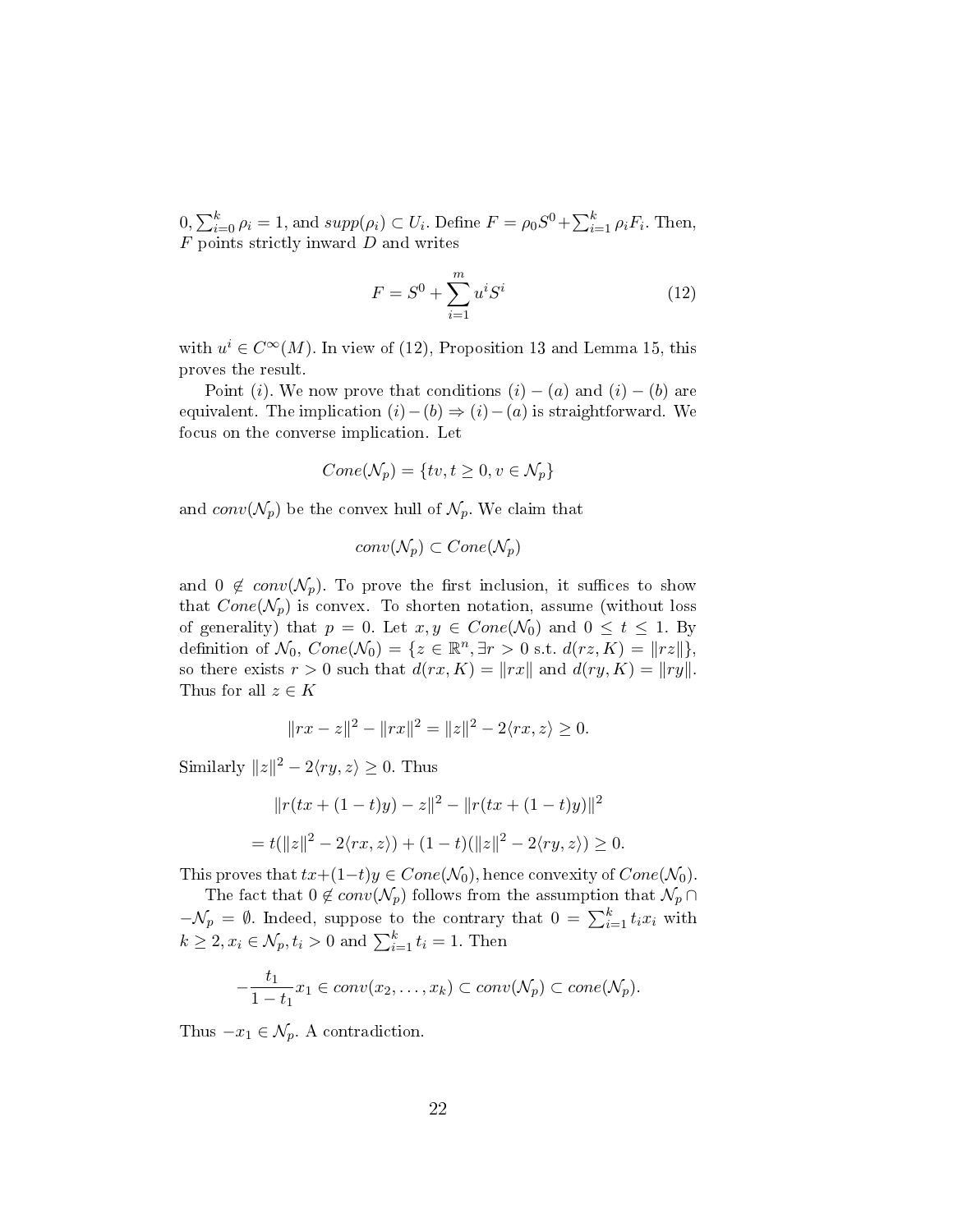We shall now deduce the implication  $(i) - (a) \Rightarrow (i) - (b)$  from the Minimax theorem (see e.g [22]). For all  $j \in \{1, \ldots, m\}$  set  $S^{-j} = -S^{j}$ . Let  $J = \{-m, \ldots, 0, \ldots, m\}$  and

$$
\Delta(J) = \{ \alpha \in \mathbb{R}^J : \alpha_j \ge 0, \sum_{j \in J} \alpha_j = 1 \}.
$$

By condition  $(i) - (a)$  and compactness of  $\mathcal{N}_p$  there exists  $\delta > 0$  such that for all  $v \in \mathcal{N}_p$ 

$$
\min_{j \in J} \langle S^j(p), v \rangle \le -\delta.
$$

Thus for all  $v \in Cone(\mathcal{N}_p)$ 

$$
\min_{j \in J} \langle S^j(p), v \rangle \le -\delta ||v||.
$$

The set  $\mathcal{N}_p$  being compact (in finite dimension) its convex hull is also compact by Carathéodory theorem. Thus, because  $0 \notin conv(N_p)$ ,  $||v|| \geq \frac{\delta'}{\delta}$  for some  $\delta' > 0$  and all  $v \in conv(\mathcal{N}_p)$ . It then follows that

$$
\sup_{v \in conv(N_p)} \inf_{\alpha \in \Delta(J)} \langle \sum_{j \in J} \alpha_j S^j(p), v \rangle \le \sup_{v \in conv(N_p)} \min_{j \in J} \langle S^j(p), v \rangle \le -\delta'
$$

for some  $\delta' > 0$ . By the Minimax theorem, the left hand side, also equals

$$
\inf_{\alpha \in \Delta(J)} \sup_{v \in conv(\mathcal{N}_p)} \langle \sum_{j \in J} \alpha_j S^j(p), v \rangle
$$

and this infimum is achieved for some  $\beta \in \Delta(J)$ . If  $\beta_0 \neq 0$  this implies that

$$
\sup_{v \in conv(N_p)} \langle S^0(p) + \sum_{j \in J, j \neq 0} \frac{\beta_j}{\beta_0} S^j(p), v \rangle \le -\frac{\delta'}{\beta_0} < 0.
$$

If  $\beta_0 = 0$ , for  $R > 0$  sufficiently large

$$
\sup_{v \in conv(N_p)} \langle S^0(p) + R \sum_{j \in J} \beta_j S^j(p), v \rangle \le -R\delta' + ||S^0(p)|| < 0.
$$

This concludes the proof. **□** 

**Remark 13** It follows from Proposition 16 that whenever  $\partial D$  is  $C^2$ , condition  $(ii) - (a)$  of Theorem 1 implies condition  $(ii) - (b)$ , because at each point *p ∈ ∂D* there is a unique outward unit normal. The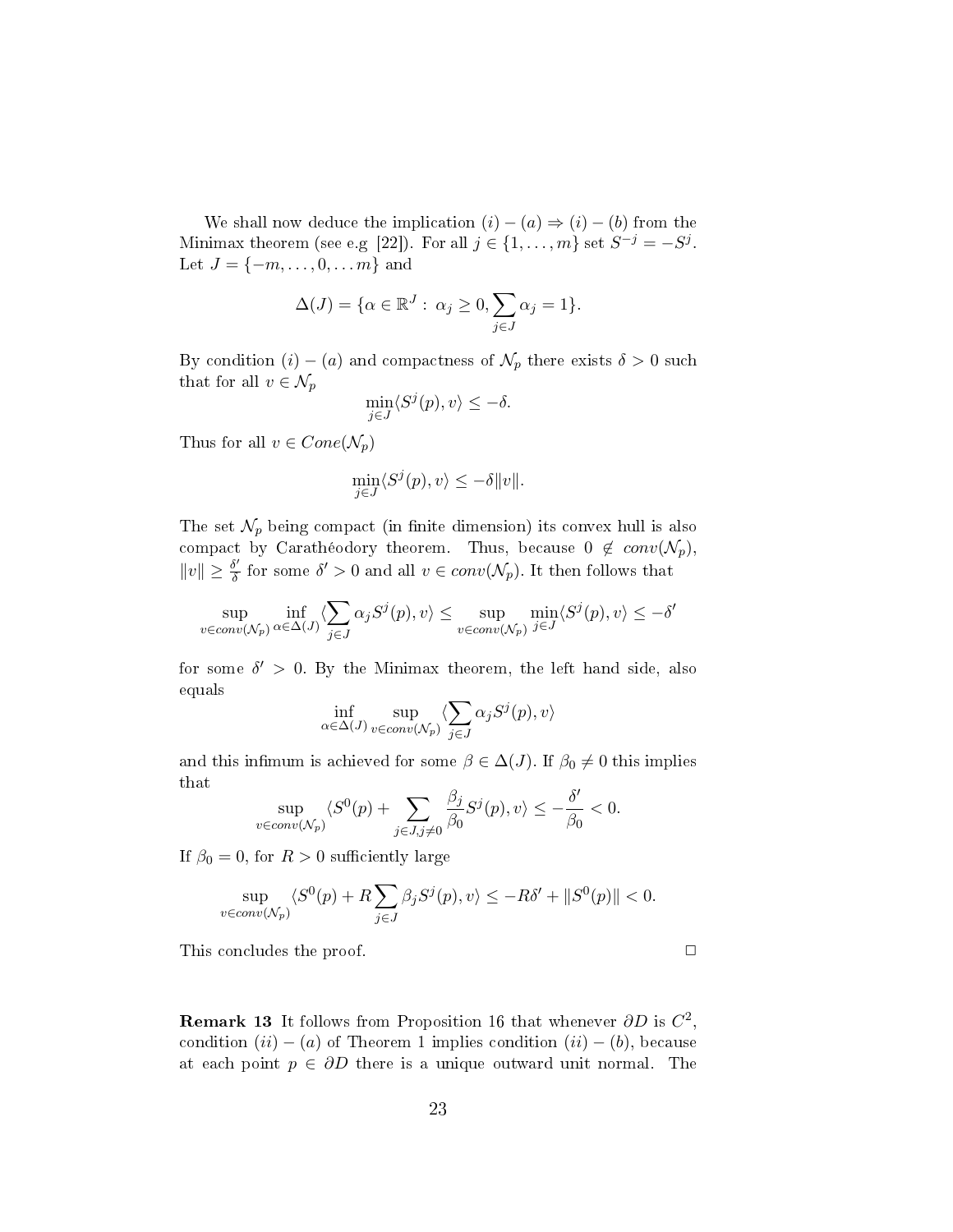following example shows that this is not true in general. Let  $D^1$  be as in Remark 12, with  $\alpha = 1$ , and let  $(X_t)$  be solution to

$$
dX_t = S^1(X_t) \circ dB_t
$$

where  $S^1(x, y) = (1, 2)$ . At each point  $p \in \partial D$  there is at least one  $v \in \mathcal{N}_p$  such that  $\langle S^1(p), v \rangle \neq 0$  so that condition  $(ii) - (a)$  is satisfied. However, for  $0 < \eta < \varepsilon$ ,  $D^1_{\varepsilon}$  is not *D*-accessible from  $(\eta, 0)$ .

Observe also that none of the conditions required in Proposition 16 is necessary for  $D_{\varepsilon}$  to be accessible. Let  $D^{\alpha}$  be as in Remark 12, with  $1 < \alpha \leq 2$  and let

$$
dX_t = e_1 \circ dB_t^1 + e_2 \circ dB_t^2,
$$

with  $(e_1, e_2)$  the canonical basis of  $\mathbb{R}^2$ . As shown in Corollary 3 (and its proof),  $D_{\varepsilon}^{\alpha}$  is accessible; while for  $1 < \alpha < 2, R_{\partial D} = 0$  and for  $\alpha = 2, \mathcal{N}_{0,0} \cap -\mathcal{N}_{0,0} \neq \emptyset.$ 

### 3.2 Proof of Theorem 1

In order to prove Theorem 1, it suffices to show that the two assumptions of Theorem 7 are satisfied. The second assumption is implied by condition  $(ii)$ −(*b*) of Theorem 1. We shall show here that the first one is implied by conditions  $(i)$  and  $(ii) - (a)$  of Theorem 1.

#### Feller properties

Let  $C(\mathbb{R}_+, M)$  be the set of continuous paths  $\eta : \mathbb{R}_+ \mapsto M$  equipped with the topology of uniform convergence on compact intervals.

Let  $(\eta_n)_{n\geq 0}$  be a sequence converging to  $\eta$  in  $C(\mathbb{R}_+, M)$ . Set

$$
\tau_D^{n,out} = \inf\{t \ge 0 : \eta_n(t) \in M \setminus D\}, \tau_D^{out} = \inf\{t \ge 0 : \eta(t) \in M \setminus D\}
$$

Define  $\tau_K^{n,out}$  and  $\tau_K^{out}$  similarly.

**Lemma 17** (i) Suppose  $η(0) ∈ D$ . Then for all  $f ∈ C_b(D)$ ,  $f ≥ 0$  and all  $t \geq 0$ ,

$$
\liminf_{n\to\infty} f(\eta_n(t))\mathbf{1}_{\{\tau_D^{n,out}>t\}} \ge f(\eta(t))\mathbf{1}_{\{\tau_D^{out}>t\}}.
$$

In particular

$$
\liminf_{n \to \infty} \tau_D^{n,out} \ge \tau_D^{out}.
$$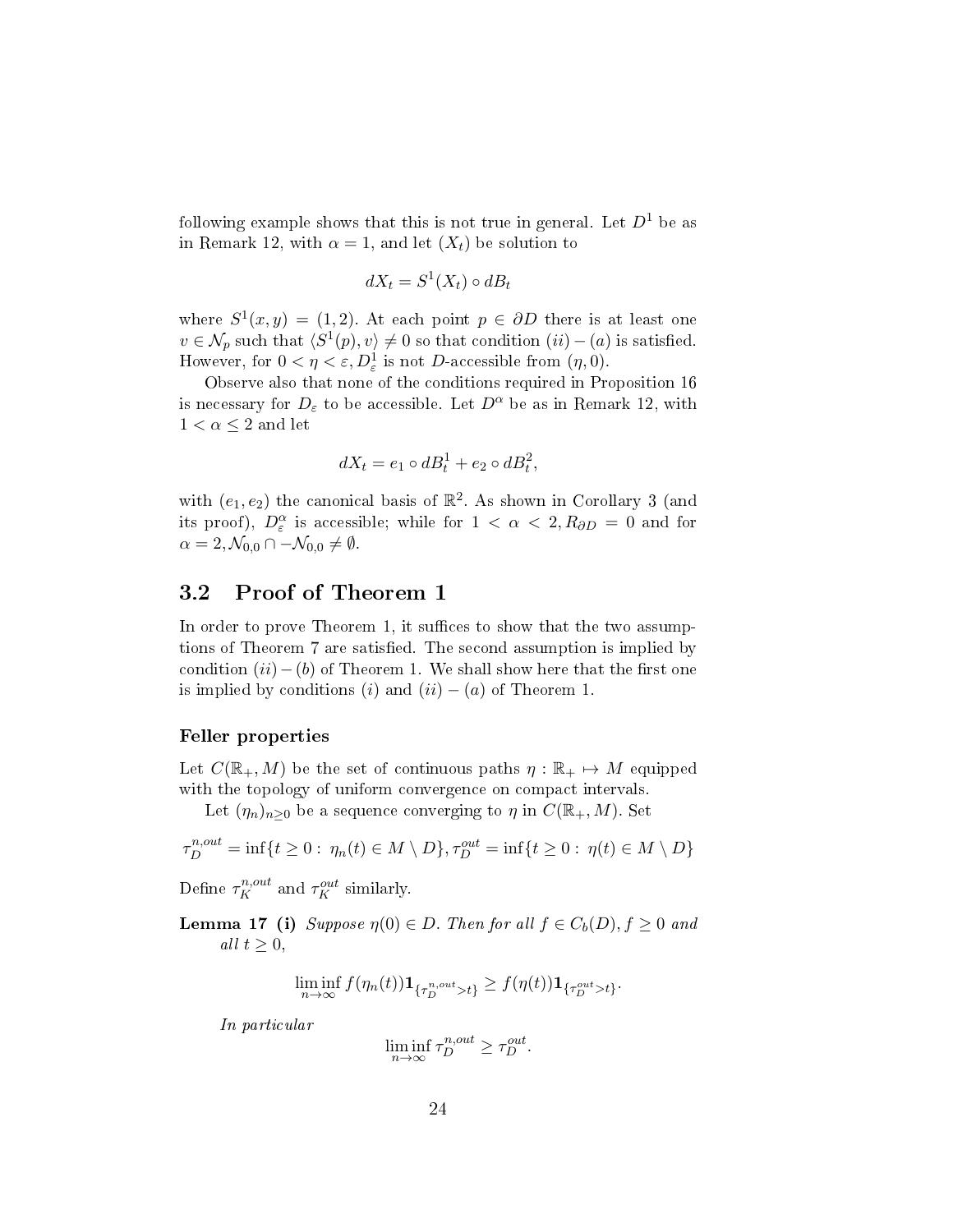(ii) *Suppose*  $\eta(0) \in K$ . Then

$$
\limsup_{n \to \infty} \tau_K^{n,out} \leq \tau_K^{out}
$$

and for all  $f \in C_0(K)$ ,  $f \geq 0$  and all  $t \geq 0$ ,

$$
\limsup_{n\to\infty} f(\eta_n(t))\mathbf{1}_{\{\tau_K^{n,out}>t\}} \leq f(\eta(t))\mathbf{1}_{\{\tau_K^{out}>t\}}.
$$

**Proof:** (*i*) If  $\tau_D^{out} \leq t$  the statement is obvious. If  $\tau_D^{out} > t$ , then  $\eta([0,t]) \subset D$  so that, for *n* large enough,  $\eta_n([0,t]) \subset D$ . That is  $\tau_D^{n,out}$ *t* and the statement follows. The assertion that  $\liminf_{n\to\infty} \tilde{\tau}_{D}^{n,out} \ge$  $\tau_D^{out}$  follows by choosing  $f = \mathbf{1}_D$ *.* 

(*ii*) Suppose to the contrary that  $\tau_K^{n,out} > \tau_K^{out} + \varepsilon$  for some  $\varepsilon > 0$  and  $\text{infinitely many } n. \text{ Then } \eta^n([0, \tau_K^{out} + \varepsilon]) \subset K. \text{ Hence } \eta([0, \tau_K^{out} + \varepsilon]) \subset K.$ A contradiction. The last assertion directly follows for  $t \neq \tau_K^{out}$  and  $f \in C_b(K)$ . If now  $t = \tau_K^{out}$  and  $f \in C_0(K)$ ,  $f(\eta^n(t)) \to f(\eta(t)) = 0$ .  $\Box$ 

In the following lemma,  $P_t^K$  denotes the semigroup defined as  $P_t^K f(x) =$  $\mathbb{E}_x(f(X_t)\mathbf{1}_{\tau_K^{out}>t}).$ 

Lemma 18 Suppose that condition (*i*) of Theorem 1 holds. Then,

(i) For all  $f \geq 0, f \in C_b(D), x \in D$  and  $t \geq 0$ ,

$$
\liminf_{y \to x} P_t^D f(y) \ge P_t^D f(x),
$$

(ii) For all  $f \geq 0, f \in C_0(K), x \in K$  and  $t \geq 0$ 

$$
\limsup_{y \to x, y \in K} P_t^K f(y) \le P_t^K f(x)
$$

- (iii) Suppose, in addition, that condition  $(ii) (a)$  of Theorem 1 holds. Then,
	- (a) For all  $x \in \partial D$ ,

$$
\mathbb{P}_x(\tau_K^{out}=0)=1,
$$

and for all  $x \in D$ ,

$$
\mathbb{P}_x(\tau_D^{out} = \tau_K^{out}) = 1;
$$

- (b) For all  $f \in C_0(D)$  and  $t \geq 0$ ,  $P_t^D(f) \in C_b(D)$ ;
- (c) For all  $f \in C_b(D)$  and  $t \geq 0$ ,  $G^D f \in C_0(D)$ *. Condition* (*i*) of Theorem  $\gamma$  is then satisfied.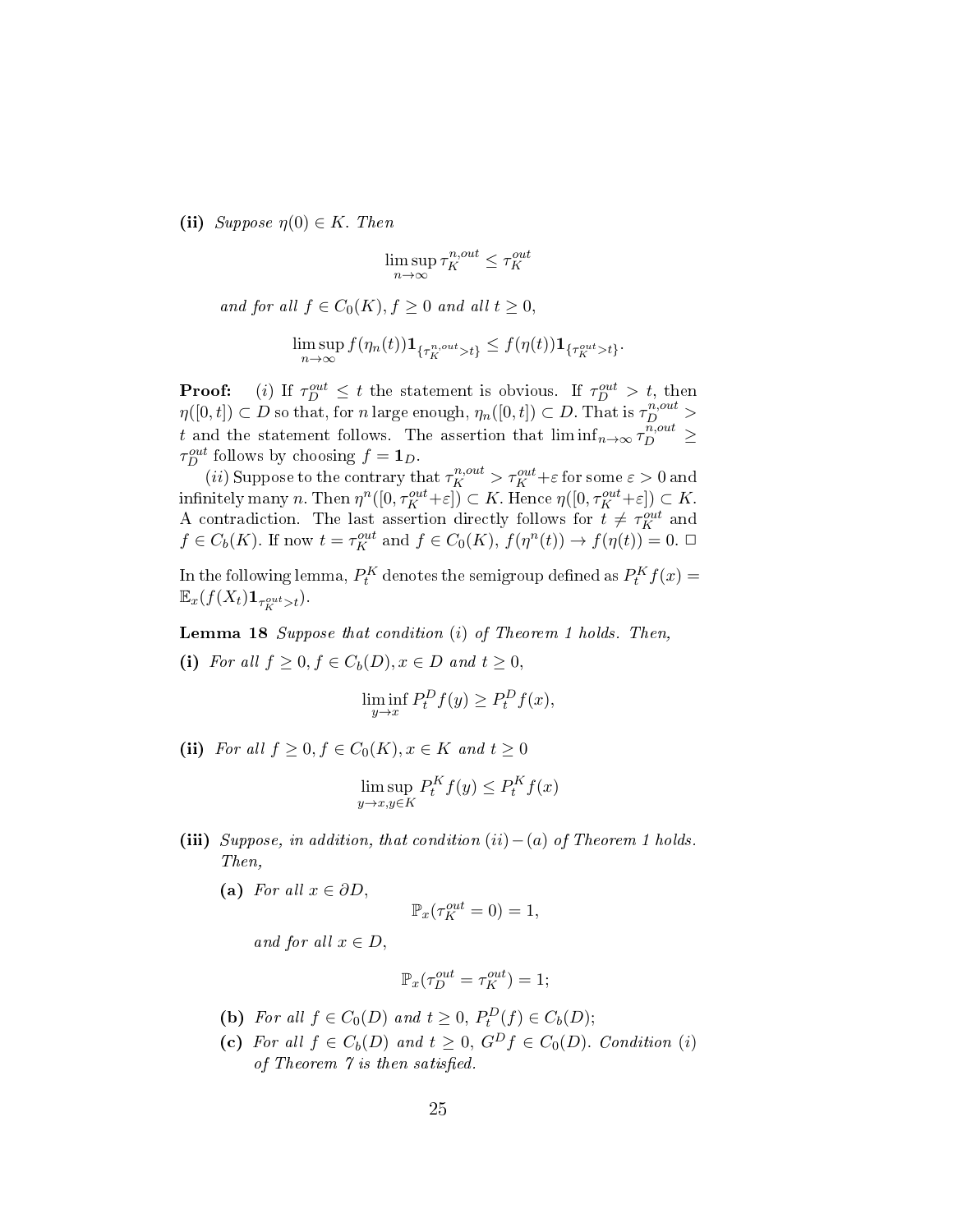**Proof:** Let  $(X_t^x)$  be the (strong) solution to (1) with initial condition  $X_0^x = x$ . We can always assume that  $(X_t^x)_{t\geq0, x\in M}$  is defined on the Wiener space space  $C(\mathbb{R}_+, \mathbb{R}^m)$  equipped with its Borel sigma field and the Wiener measure  $\mathbb{P}$  (the law of  $(B^1, \ldots, B^m)$ ). That is  $\mathbb{P}_x(\cdot) =$  $\mathbb{P}(X^x \in \cdot)$ *.* Also, for all  $\omega \in C(\mathbb{R}_+, \mathbb{R}^m)$ , the map  $x \in M \to X^x(\omega) \in$  $C(\mathbb{R}_+, M)$  is continuous (see for instance [14], Theorem 8.5).

Assertions (*i*) and (*ii*) then follow from Lemma 17 and Fatou's lemma.

We now pass to the proof of (*iii*)*.*

a) Let  $p \in \partial D$ . By condition  $(ii) - (a)$  of Theorem 1, there exist a unit vector *v* and  $r > 0$  such that the map  $\Psi : \mathbb{R}^n \mapsto \mathbb{R}$  defined as

$$
\Psi(x) = r^2 - ||x - (p + rv)||^2,
$$

satisfies

$$
\Psi(x) > 0 \Rightarrow x \in M \setminus K,
$$

and  $\langle \nabla \Psi(p), S^j(p) \rangle \neq 0$  for some  $j \in \{1, \ldots, m\}$ . Without loss of generality we can assume that  $j = 1$ . Hence, for some neighborhood U of *p,*

$$
(\langle \nabla \Psi(x), S^1(x) \rangle)^2 \ge a > 0
$$

on  $\overline{U}$ .

By Ito's formulae

$$
\Psi(X_{t\wedge\tau_U^{out}}^p)=\int_0^{t\wedge\tau_U^{out}}L\Psi(X_s^p)ds+M_{t\wedge\tau_U^{out}}
$$

where

$$
L\Psi = S^{0}(\Psi) + \frac{1}{2} \sum_{j=1}^{m} (S^{j})^{2}(\Psi),
$$
  

$$
M_{t} = \sum_{j=1}^{m} \int_{0}^{t} \sigma^{j}(X_{s}^{p}) dB_{s}^{j},
$$

and  $\sigma^{j}(x)$  is any bounded measurable function coinciding with  $\langle \nabla \Psi(x), S^{j}(x) \rangle$ on  $\overline{U}$ . In the definition of *L* above, we used the standard notation for differential operators defined from vector fields:  $S^{i}(f)(x) = \langle S^{i}(x), \nabla f(x) \rangle$ . For convenience, we set  $\sigma^1(x) = \sqrt{a}$  for  $x \notin \overline{U}$ . Therefore,

$$
\Psi(X_{t \wedge \tau_{U}^{out}}^{p}) \ge M_{t \wedge \tau_{U}^{out}} - b(t \wedge \tau_{U}^{out})
$$
\n(13)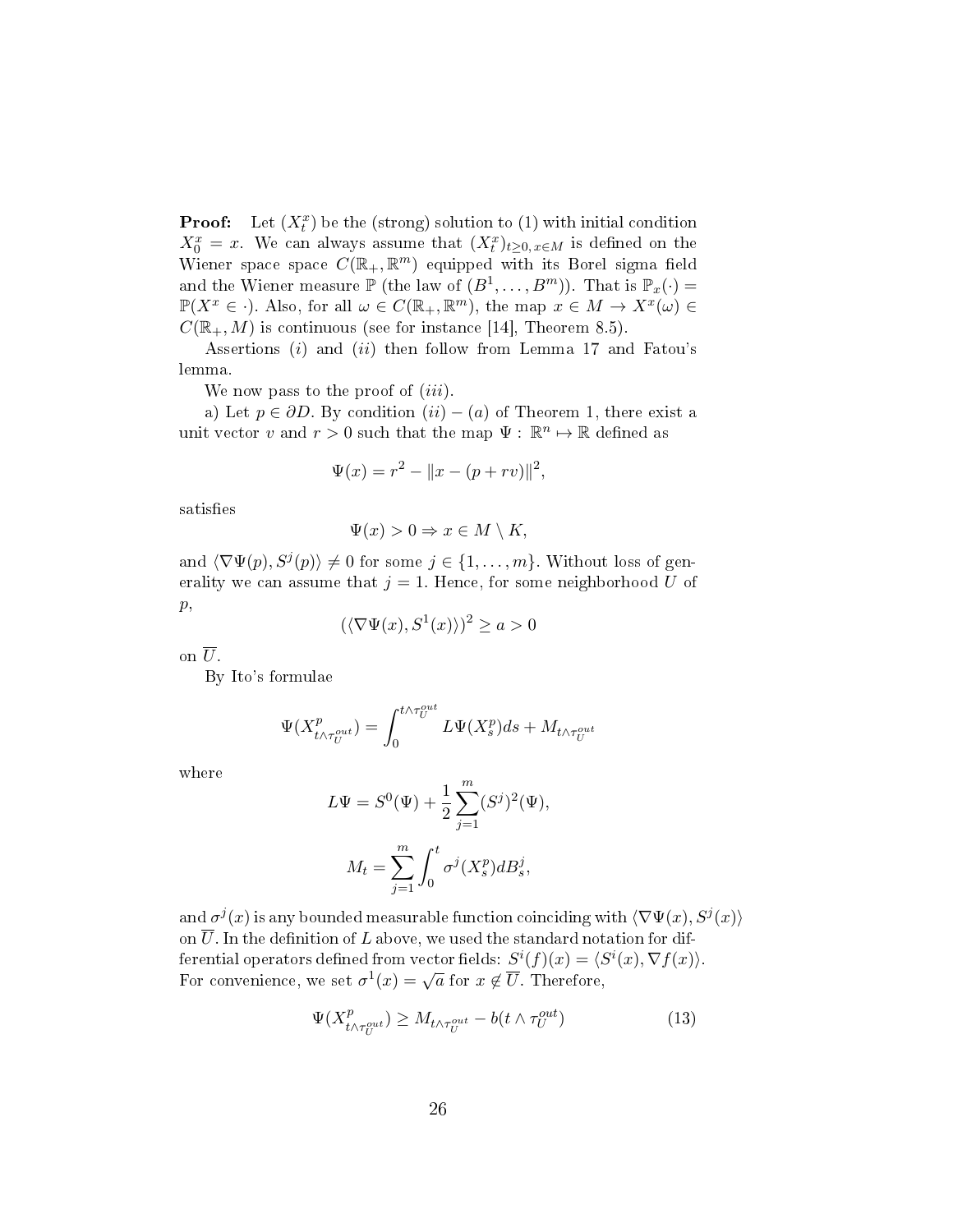with  $b = \sup_{x \in \overline{U}} |L\Psi(x)|$ , and

$$
\langle M \rangle_t = \sum_{j=1}^m \int_0^t \sigma^j (X_s^p)^2 ds \ge at.
$$

By Dubins-Schwarz Theorem (see e.g [14], Theorem 5.13) there exists a Brownian motion (*β*) such that  $M_t = \beta_{\langle M \rangle_t}$  for all  $t \geq 0$ . Thus, for all *ε >* 0

$$
\sup_{0\leq t\leq \varepsilon} (M_t - bt) \geq \sup_{0\leq t\leq \varepsilon} (\beta_{\langle M\rangle_t} - \frac{b}{a} \langle M\rangle_t) \geq \sup_{0\leq t\leq a\varepsilon} (\beta_t - \frac{b}{a}t).
$$

Let  $A_{\varepsilon}$  be the event that the right hand side of the last inequality is positive. We claim that  $A_{\varepsilon}$  has probability one. Indeed, by Blumenthal's zero-one law, the event  $\cap_{n\geq 1} A_{1/n}$  has either probability one or zero. But

$$
\mathbb{P}(A_{\varepsilon}) \geq \mathbb{P}(\beta_{a\varepsilon} > b\varepsilon) = \mathbb{P}(\beta_1 > \frac{b}{\sqrt{a}}\sqrt{\varepsilon}),
$$

showing that  $\liminf_{n\to\infty}$   $\mathbb{P}(A_{1/n}) \geq 1/2$ . Thus  $\mathbb{P}(\bigcap_{n\geq 1} A_{1/n})$ , hence  $\mathbb{P}(A_{1/n})$ , equals 1.

Now, using (13), it follows that  $\tau_K^{out} \leq \varepsilon$  almost surely on the event  $\{\tau_U^{out} > \varepsilon\}$ . Thus  $\mathbb{P}_p(\tau_K^{out} = 0) = 1$  because  $\mathbb{P}_p(\tau_U^{out} > 0) = 1$ .

The second statement of (*iii*)*,*(*a*) follows from the strong Markov property, valid since  $(P_t)_{t\geq 0}$  is Feller (see e.g [14], Theorem 6.17), as follows. For all  $x \in D$ ,

$$
\mathbb{P}_x(\tau_D^{out} = \tau_K^{out}) = \mathbb{E}_x(\mathbb{P}_{X_{\tau_D^{out}}}(\tau_K^{out}=0)) = 1.
$$

b) Let  $x \in D$ . The property  $\mathbb{P}_x(\tau_D^{out} = \tau_K^{out}) = 1$  implies that  $P_t^D f(x) = P_t^K f(x)$  for all  $f \in C_b(D)$ . Hence, by (*i*) and (*ii*)*,* 

$$
\lim_{y \to x} P_t^D f(y) = P_t^D f(x)
$$

for all  $f \in C_0(D)$ ,  $f \geq 0$ . If now  $f \in C_0(D)$  it suffices to write  $f =$  $f^+ - f^-$  with  $f^+ = \max(f, 0)$  and  $f^- = (-f)^+$ .

c) Write  $\tau_D^{x,out}$  for  $\inf\{t \geq 0 : X_t^x \notin D\}$ . Again, the property  $\mathbb{P}_x(\tau_D^{out} = \tau_K^{out}) = 1$  combined with Lemma 17, imply that, almost surely, the maps  $x \in D \to \tau_D^{x,out}$ , and  $x \in D \to \int_0^{\tau_D^{x,out}} f(X_s^x) ds$  are continuous for all  $f \in C_b(D)$ . Also,

$$
\sup_{x \in D} \mathbb{E}[\int_0^{\tau_D^{x,out}} f(X_s^x) ds]^2] \le \|f\|^2 \sup_{x \in D} \mathbb{E}_x[(\tau_D^{out})^2] < \infty
$$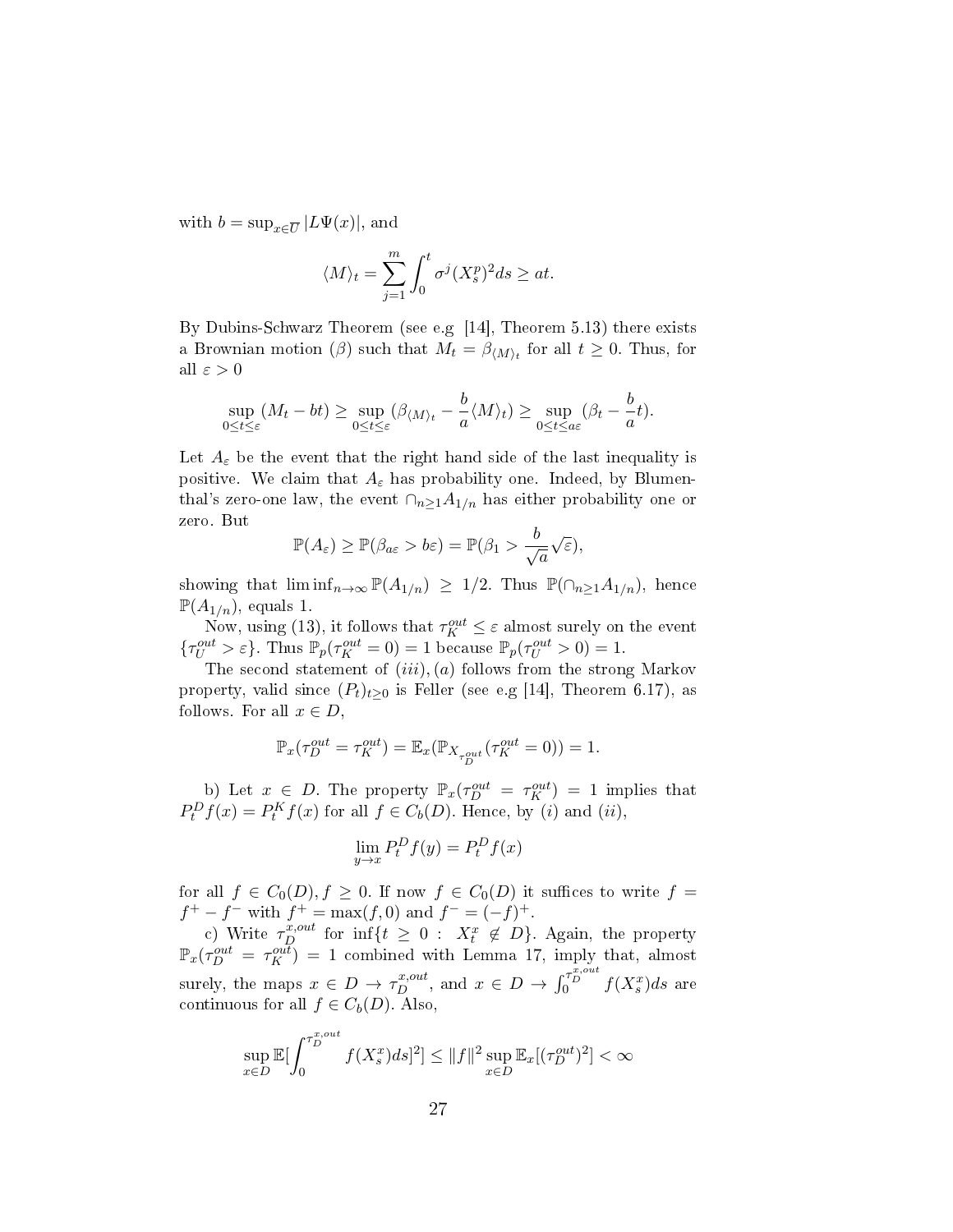where the last inequality follows from Proposition 4. This shows that the family  $(\int_0^{\tau_D^{x,out}} f(X_s^x) ds)_{x \in D}$  is uniformly integrable. Thus,  $x \in$  $D \to \mathbb{E}(\int_0^{\tau_D^{x,out}} f(X_s^x) ds) = G^D f(x)$  is continuous.  $\text{To conclude, observe that } |G^{D}f(x)| \leq \|f\|G^{D}\textbf{1}_{D}(x) \text{ and that } G^{D}\textbf{1}_{D}(x) = 0.$  $\mathbb{E}(\tau_x^{out,D})$ . As  $x \to p \in \partial D$  this last quantity converges to  $\mathbb{E}(\tau_p^{out,D}) = 0$ .  $\Box$ 

#### 3.3 Proof of Theorem 2

#### Consequences of Hörmander conditions

We assume throughout all this subsection that the conditions of Theorem 1 hold and that the weak Hörmander condition is satisfied at every *x ∈ K.*

**Lemma 19** The operator  $G^D$  is a compact operator on  $C_0(D)$ .

**Proof:** Let *L* be the differential operator defined, for *g* smooth, by

$$
Lg = S^{0}(g) + \frac{1}{2} \sum_{j=1}^{m} (S^{j})^{2}(g).
$$

Consider the Dirichlet problem

$$
\begin{cases}\nLg = -f \text{ on } D \text{ (in the sense of distributions)} \\
g|_{\partial D} = 0.\n\end{cases}
$$
\n(14)

We claim that for every  $f \in C_b(K)$  there exists a solution to this problem given as

$$
g(x) = G^D f(x)
$$

for all  $x \in D$ .

Assume the claim is proved. By Theorem 18 in [21], there exists  $0 < \alpha < 1$  depending only on the family  $S^0, S^1, \ldots, S^m$  such that if  $f \in L^{\infty}$  and  $Lg = f$  (in the sense of distributions), then *g* is  $\alpha$ -Hölder. Thus,  $G^D(C_0(D)) \subset C_0^{\alpha}(D)$ , the set of  $f \in C_0(D)$  that are *α*-Hölder. Because  $G^D$  is a bounded operator on  $C_0(D),$  it has a closed graph in  $C_0(D) \times C_0^{\alpha}(D)$ . Hence, by the closed graph theorem, it is a bounded operator from  $C_0(D)$  into  $C_0^{\alpha}(D)$ . Compactness then follows from Ascoli's theorem.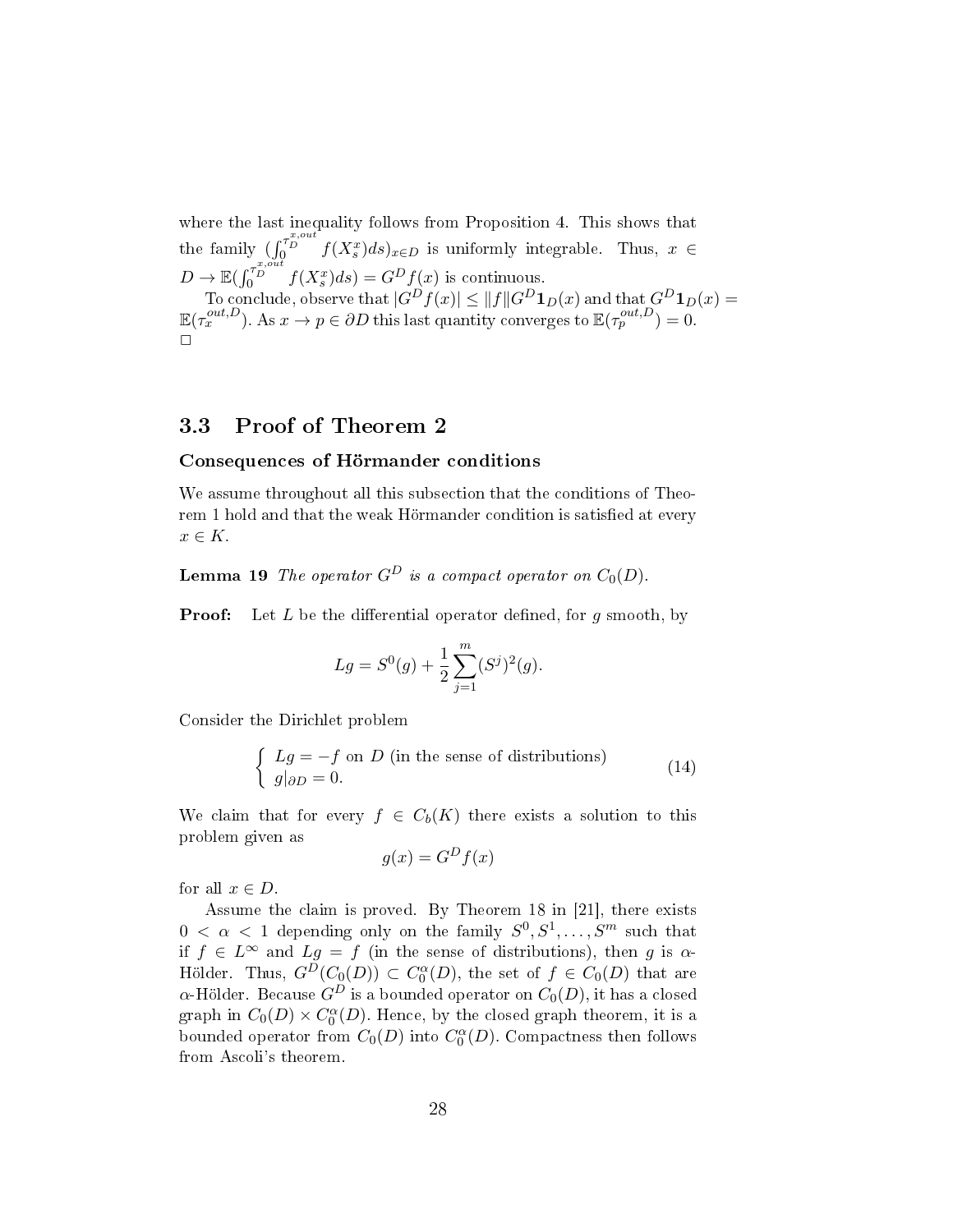We now pass to the proof of the claim.

By a theorem of Bony  $([4],$  Théorème 5.2), for any  $a > 0$  and  $f \in C_b(K)$ , the Dirichlet problem:

$$
\begin{cases}\nLg - ag = -f \text{ on } D \text{ (in the sense of distributions)} \\
g|_{\partial D} = 0;\n\end{cases}
$$
\n(15)

has a unique solution, call it *ga,* continuous on *K.* Furthermore, if *f* is smooth on *D* so is *ga.* Note that the assumptions required for this theorem are implied by condition (*ii*) of Theorem 1 and the weak Hörmander condition.

Suppose that  $f$  is smooth on  $D$  (so that  $g_a$  is smooth on  $D$ ). Then by Ito's formulae

$$
(e^{-at\wedge\tau_D^{out}}g_a(X_{t\wedge\tau_D^{out}})+\int_0^{t\wedge\tau_D^{out}}e^{-as}f(X_s)ds)_{t\geq 0}
$$

is a local martingale. Being bounded, it is a uniformly integrable martingale. Thus, taking the expectation and letting  $t \to \infty$ , we get that

$$
\int_0^{\infty} e^{-as} P_s^D f(x) ds = \mathsf{E}_x(\int_0^{\tau_D^{out}} e^{-as} f(X_s) ds) = g_a(x). \tag{16}
$$

In particular,  $G^D f(x) = \lim_{a\to 0} g_a(x)$ , where the convergence is uniform by Proposition 4.

For every smooth test function Φ with compact support in *D*

$$
\langle g_a, L^* \Phi \rangle - a \langle g_a, \Phi \rangle = - \langle f, \Phi \rangle
$$

where  $\langle h, \Phi \rangle = \int h(x) \Phi(x) dx$ . Letting  $a \to 0$ , we get that  $\langle G^D f, L^* \Phi \rangle =$ *−⟨f,* Φ*⟩*, that is

$$
LG^D(f) = -f,
$$

in the sense of distributions. This proves that, for *f* smooth on *D,* the solution to (14) is  $G^D(f)$ . If now *f* is only continuous, let  $(f_n)$  be smooth (on a neighborhood of *K*) with  $f_n \to f$  uniformly on *K*. Then  $G^D(f_n) \to G^D(f)$  uniformly; and, by the same argument as above,  $G^D(f)$  solves (14) in the sense of distributions.  $\Box$ 

The proof of the next two lemmas are similar to the proof of Corollary 5.4 in [2]. For convenience we provide details.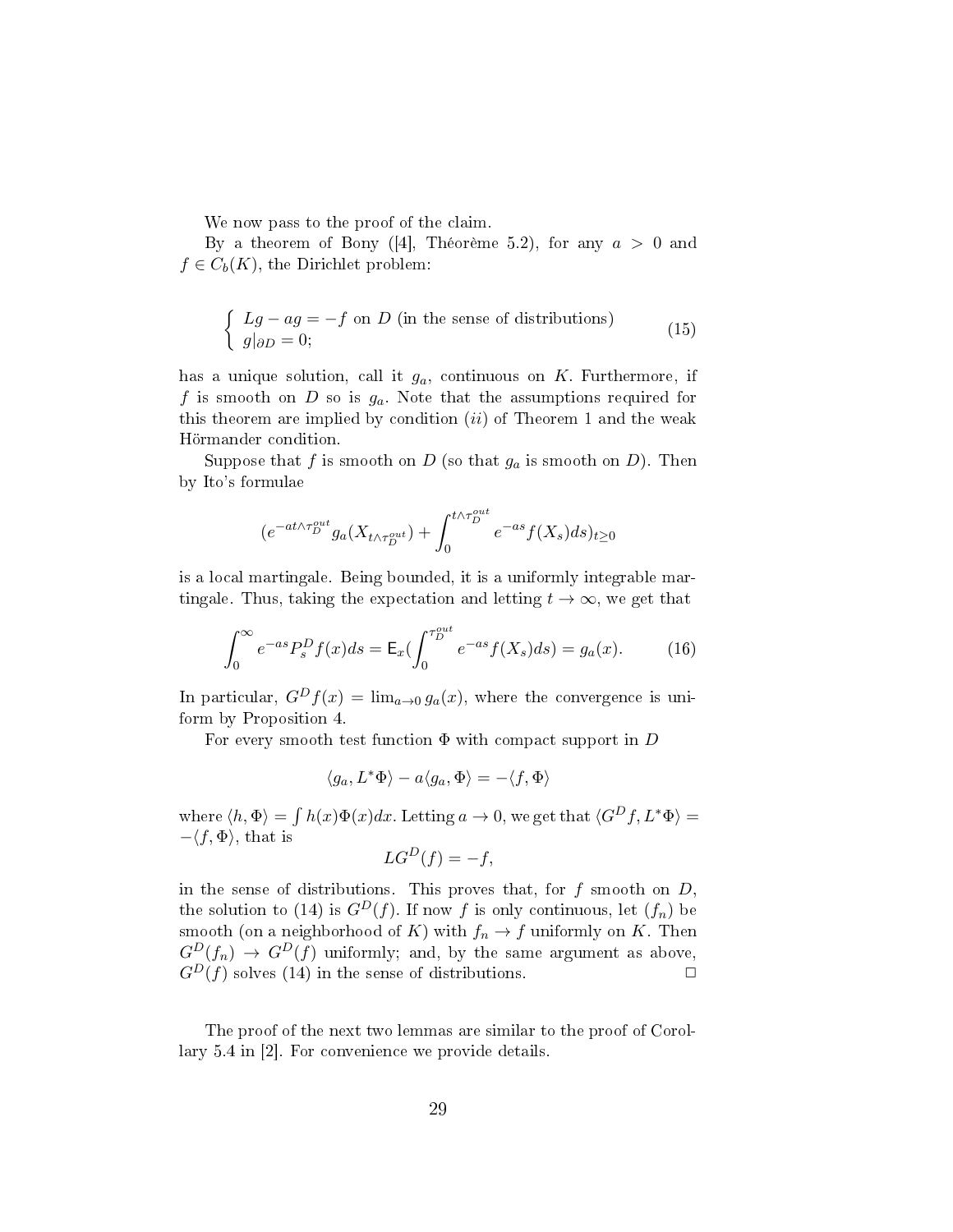Lemma 20 Let  $p \in D$  be such that  $S^i(p) \neq 0$  for some  $i \in \{1, \ldots, m\}$ . Then, there exist disjoint open sets  $U, V \subset D$  with  $p \in U$  and a nontrivial measure  $\xi$  on  $V$  (i.e.  $\xi(V) > 0$ ,  $\xi(M \setminus V) = 0$ ) such that for all *x ∈ U,*

$$
G^D(x, \cdot) \ge \xi(\cdot).
$$

**Proof:** We first assume that for all  $x \in D$  there is some  $i \in \{1, \ldots, m\}$ such that  $S^{i}(x) \neq 0$ . By Theorem 6.1 in [4], this condition (combined with condition *(ii)* of Theorem 1 and the weak Hörmander assumption), imply that, for all  $a > 0$ , there exists a map  $K_a : \overline{D}^2 \mapsto \mathbb{R}_+$ smooth on  $D^2 \setminus \{(x, x) : x \in D\}$  such that for all  $f \in C_b(K)$ , and *x ∈ D* ∫ *<sup>∞</sup>* ∫

$$
\int_0^\infty e^{-as} P_s^D f(x) ds = \int_D K_a(x, y) f(y) dy.
$$

To be more precise, Theorem 6.1 in [4] asserts that the solution to the Dirichlet problem (15) can be written under the form given by the right hand side of this equality. On the other hand, we have shown in the proof of Lemma 19, that this solution is given by the left hand side.

Given  $p \in D$ , choose  $q \neq p$  such that  $K_a(p,q) > 0$ . Such a *q* exists, for otherwise, we would have  $\int_0^\infty e^{-as} P_s^D \mathbf{1}_D(p) ds = 0$ . That is  $\tau_D^{out} = 0$ ,  $\mathbb{P}_p$  almost surely. By continuity of  $K_a$  off the diagonal, there exist disjoint neighborhoods  $U, V$  of  $p$  and  $q$  and some  $c > 0$  such that  $K_a(x, y) \geq c$  for all  $x \in U, y \in V$ . Thus, for all  $x \in U$ ,

$$
G^{D}(x,\cdot) \ge \int_0^\infty e^{-as} P_s^D(x,\cdot) \ge cLeb(V \cap \cdot)
$$

where *Leb* stands for the Lebesgue measure on  $\mathbb{R}^n$ .

We now pass to the proof of the Lemma. Using a local chart around p we can assume without loss of generality that  $p = 0, S^1(0) \neq 0$  and  $\frac{S^1(0)}{\|S^1(0)\|} = e_1$ , where  $(e_1, \ldots, e_n)$  stands for the canonical basis on  $\mathbb{R}^n$ . Let  $D_{\varepsilon} = \{x \in \mathbb{R}^n : \sum_{i=1}^n |x_i| \leq \varepsilon\}$ . For  $\varepsilon > 0$  small enough  $S^1(x) \neq 0$ for all  $x \in D_{\varepsilon}$  and for all  $x \in \overline{D_{\varepsilon}}$  there is a vector *u* normal to  $\overline{D_{\varepsilon}} \setminus D_{\varepsilon}$ (in the sense of [4]) such that  $\langle S^1(x), u \rangle \neq 0$ . The preceding reasoning can then be applied with  $D_{\varepsilon}$  in place of *D*. Thus, for some disjoint open sets  $U, V \subset D_{\varepsilon}$  with  $p \in U$  and for all  $x \in U$ ,

$$
G^D(x, \cdot) \ge G^{D_{\varepsilon}}(x, \cdot) \ge cLeb(V \cap \cdot).
$$

 $\Box$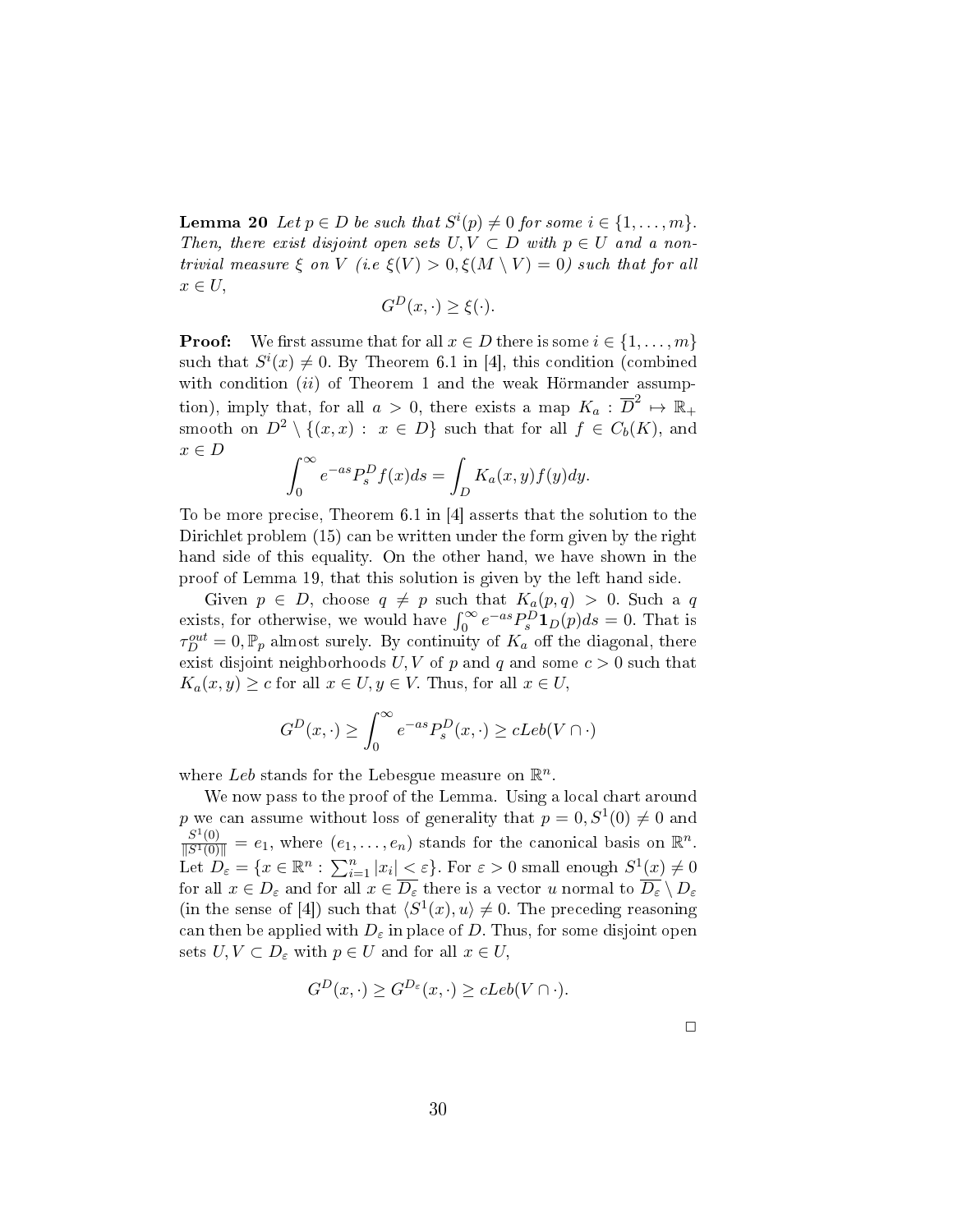**Lemma 21** Let  $p \in D$  be such that:

- (i) The Hörmander condition holds at *p*;
- (ii) There exists a neighborhood  $V \subset D$  of  $p$  such that  $p$  is  $D$ -accessible from all  $x \in V$ .

Then, there exist an open set  $U \subset V$ , a non trivial measure  $\xi$  on  $U$  and positive numbers  $T > \varepsilon > 0$  such that for all  $x \in U, T - \varepsilon \leq t \leq T$  $P_t^D(x, \cdot) \geq \xi(\cdot).$ 

**Proof:** Replacing *V* by a smaller neighborhood if necessary we can assume that the Hörmander condition holds at every  $x \in V$ . By ([12], Theorem 3 and its proof), there exists a nonnegative map  $p_t^V(x, y)$ smooth in the variables  $(t, x, y) \in \mathbb{R}_+^* \times V \times V$  such that

$$
P_t^V(x, dy) = p_t^V(x, y)dy,
$$

where  $P_t^V(x, \cdot)$  stands for the law of  $X_t^x$  killed at  $D \setminus V$ . Choose  $q \in V$ and  $T > 0$  such that  $p_T^V(p, q) := c > 0$ . Then, by continuity, there exist  $\varepsilon > 0$  and neighborhoods  $V_1, V_2$  of *p* and *q* such that

$$
p_t^V(x, y) \ge c > 0
$$

for all  $(t, x, y) \in [T - \varepsilon, T + \varepsilon] \times V_1 \times V_2$ . By *D*-accessibility of *p* from *q*, there exist  $s \geq 0, \delta > 0$  such that  $P_s^D(q, V_1) > \delta$ . Now, by the continuity property (*iii*)*,*(*c*) of Lemma 18, the set

$$
U = \{ y \in V_2 : P_s^D(y, V_1) > \delta \}
$$

is an open neighborhood of *q.* The proof of this fact is verbatim the same as the proof written for  $G^D$  in the proof of Step 1 of Theorem 12. Thus, for all  $x \in U, T - \varepsilon \le t \le T + \varepsilon$ , and  $A \subset U$  a Borel set,

$$
P_{t+s}^D(x, A) \ge \int_{V_1} P_s^D(x, dy) P_t^D(y, A) \ge \int_{V_1} P_s^D(x, dy) \int_A p_t^V(y, z) dz
$$
  

$$
\ge \delta cLeb(A).
$$

 $\Box$ 

**Lemma 22** Let  $\mu$  be a QSD. Then  $\mu$  has a smooth density with respect to the Lebesgue measure on *D.* If furthermore the strong Hörmander conditions holds at every  $x \in K$ , this density is positive.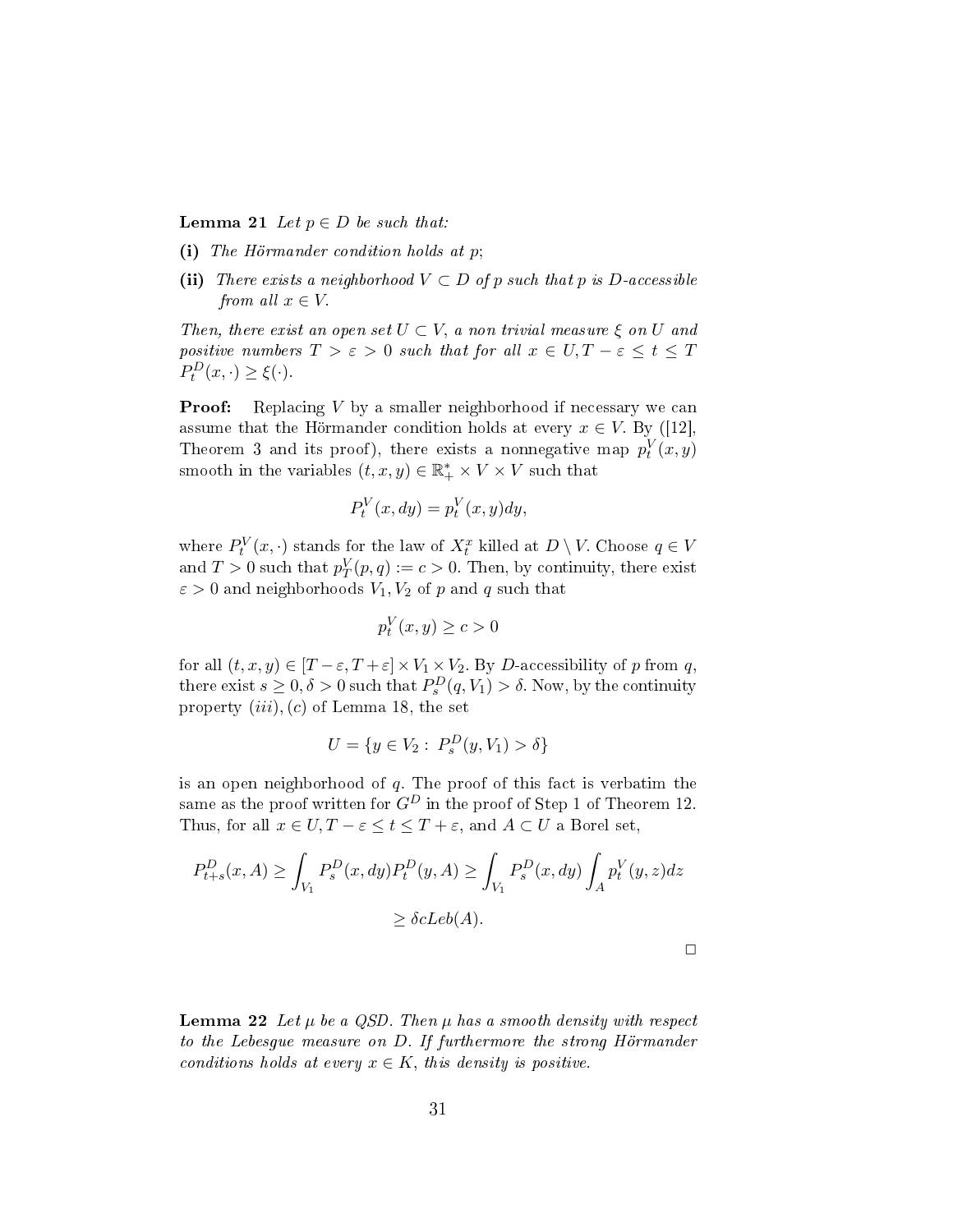Proof: Let Φ be a smooth function with compact support in *D.* By  $\int$ Ito's formulae  $(\Phi(X_{t \wedge \tau_D^{out}}) - \int_0^{t \wedge \tau_D^{out}} L\Phi(X_s) ds)_{t \geq 0}$  is a local martingale, whose quadratic variation is in  $L^2$ , hence a true martingale. Thus, taking the expectation and letting  $t \to \infty$ , it comes that  $G^D(L\Phi)(x) =$ *−* $\Phi(x)$  for all  $x \in D$ . Let  $\mu$  be a QSD with rate  $\lambda$ . Then  $-\mu(\Phi)$  =  $\mu G^D(L\Phi) = \frac{1}{\lambda}\mu(L\Phi)$ . This shows that  $L^*\mu + \lambda\mu = 0$  on *D* in the sense of distributions. Now,

$$
L^* f = \tilde{S}^0 f + \frac{1}{2} \sum_{j=1}^m (S^j)^2 f + Tf
$$

where *T* is a smooth function and  $S^0 + \tilde{S}^0 \in Span(S^1, \ldots, S^m)$ . Therefore  $L^*$  satisfies the weak Hörmander property. By Hörmander Theorem [11], it is hypoelliptic. This implies that  $\mu$  has a smooth density.

For  $a > 0$ , set  $L_a^* f = L^* f - af$  and choose *a* sufficiently large so that  $L_a^* 1 = T - a < 0$ . If the strong Hörmander is satisfied at every point  $x \in K$ , the same is true for  $L_a^*$ . Now,  $L_a^*(-\mu) = (\lambda + a)\mu \ge 0$ . Therefore, by application of Bony's maximum principle ([4], Corollary 3.1), if the density of  $-\mu$  vanishes at some  $x \in D$ , it has to be zero on *D*. This is impossible because  $\mu$  is a probability measure.  $\Box$ 

#### Proof of Theorem 2

We now assume that conditions (*i*)*,*(*ii*)*,*(*iii*) of Theorem 2 hold. By Lemma 19 and Corollary 9, there exists a positive right eigenfunction for  $G^D$ . By Lemma 20 and Lemma 11,  $(P_t^D)$  is irreducible. Thus, according to Theorem 10, it has a unique QSD. Such a QSD has a smooth density by Lemma 22. This prove the first part of Theorem 2.

The last part follows from Lemma 21 and Theorem 12.

#### Acknowledgment

We thank Emmanuel Trelat for fruitful discussions and his suggestion to use reference [21], in Lemma 19. We thank Josef Hofbauer for his valuable suggestions on Lemma 15. This research is supported by the Swiss National Foundation grant 200020 196999.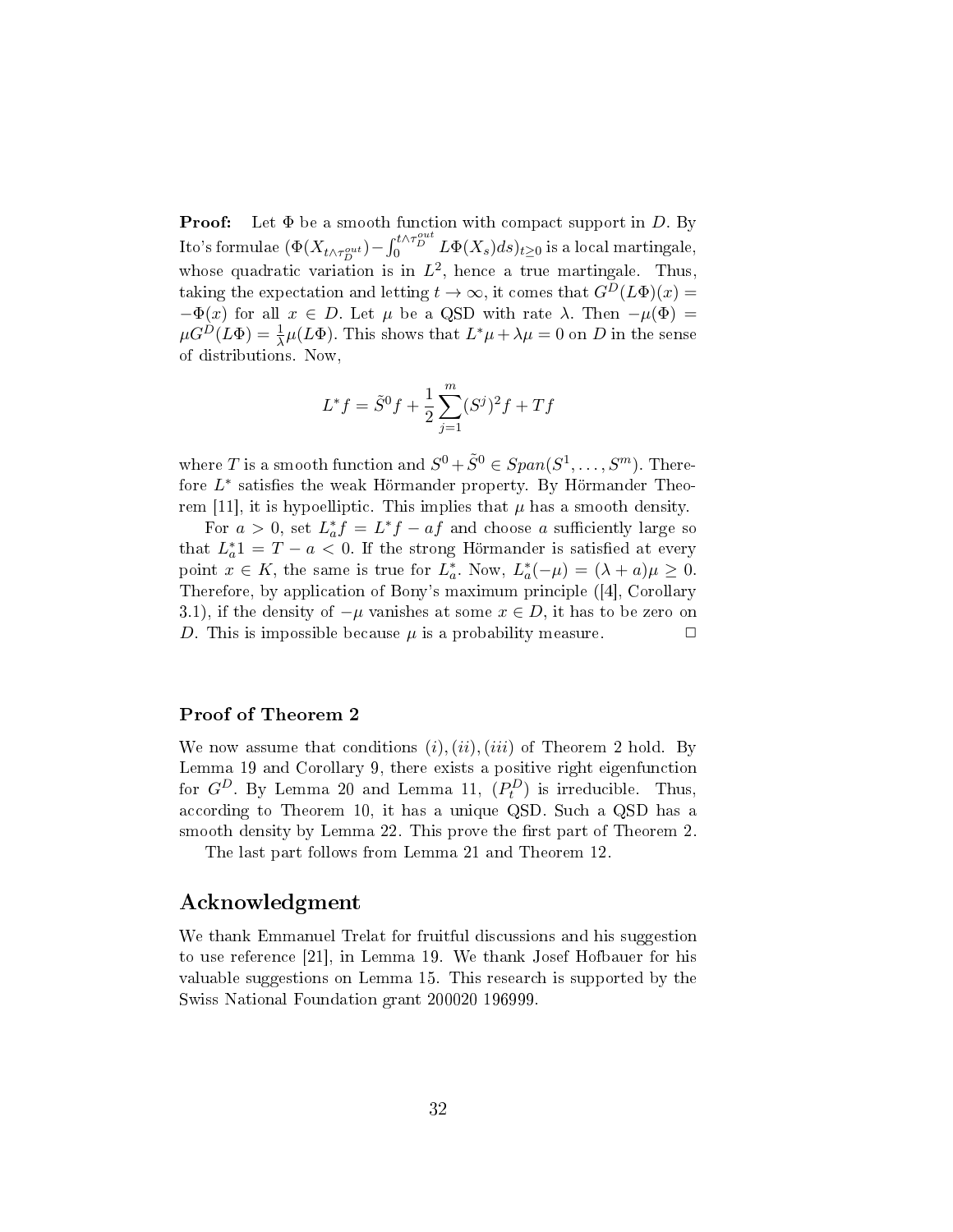# References

- [1] Richard Bass, The measurability of hitting times, Electronic Communications in Probability 15 (2010),  $99 - 105$ .
- [2] Michel Benaïm, Stochastic persistence, ArXiv e-prints (2018).
- [3] Michel Benaïm, Nicolas Champagnat, William Oçafrain, and Denis Villemonais, Transcritical bifurcation for the conditional distribution of a diffusion process. Work in progress.
- [4] J. M Bony, Principe du maximum, inégalité de harnack et unicité du problème de cauchy pour les opérateurs elliptiques dégénérés, Annales de l'Institut Fourier 19 (1969), no. 1, 277-304.
- $[5]$  W.-L. Chow, Uber systeme von linearen partiellen differentialgleichungen erster ordnung, Mathematische Annalen  $(1940)$ , 98-115.
- [6] P. Collet, S. Martinez, and S. Meleard, Quasi-stationary distributions for structured birth and death processes with mutations, Probab. Theory Relat. Fields  $151$  (2011),  $191 - 231$ .
- [7] M. Duflo, Random iterative models, Applications of Mathematics (New York), vol. 34, Springer-Verlag, Berlin, 1997, Translated from the 1990 French original by Stephen S. Wilson and revised by the author. MR 1485774
- [8] Grégoire Ferré, Mathias Rousset, and Gabriel Stoltz, More on the long time stability of feynman-kac semigroups, Stochastics and Partial Differential Equations: Analysis and Computations (2020). 1-44.
- [9] Arnaud Guillin, Boris Nectoux, and Liming Wu, Quasi-stationary distribution for strongly Feller Markov processes by Lyapunov functions and applications to hypoelliptic Hamiltonian systems, working paper or preprint, December 2020.
- [10] M. Hairer and J. C. Mattingly, Yet another look at Harris' ergodic theorem for Markov chains, Seminar on Stochastic Analysis, Random Fields and Applications VI, Progr. Probab., vol. 63, Birkhäuser/Springer Basel AG, Basel, 2011, pp. 109-117. MR 2857021
- $[11]$  L. Hörmander, *Hypoelliptic second order differential équations*, ActaMath. 119 (1967), 147-171.
- [12] Kanji Ichihara and Hiroshi Kunita, A classification of the second order degenerate elliptic operators and its probabilistic char-